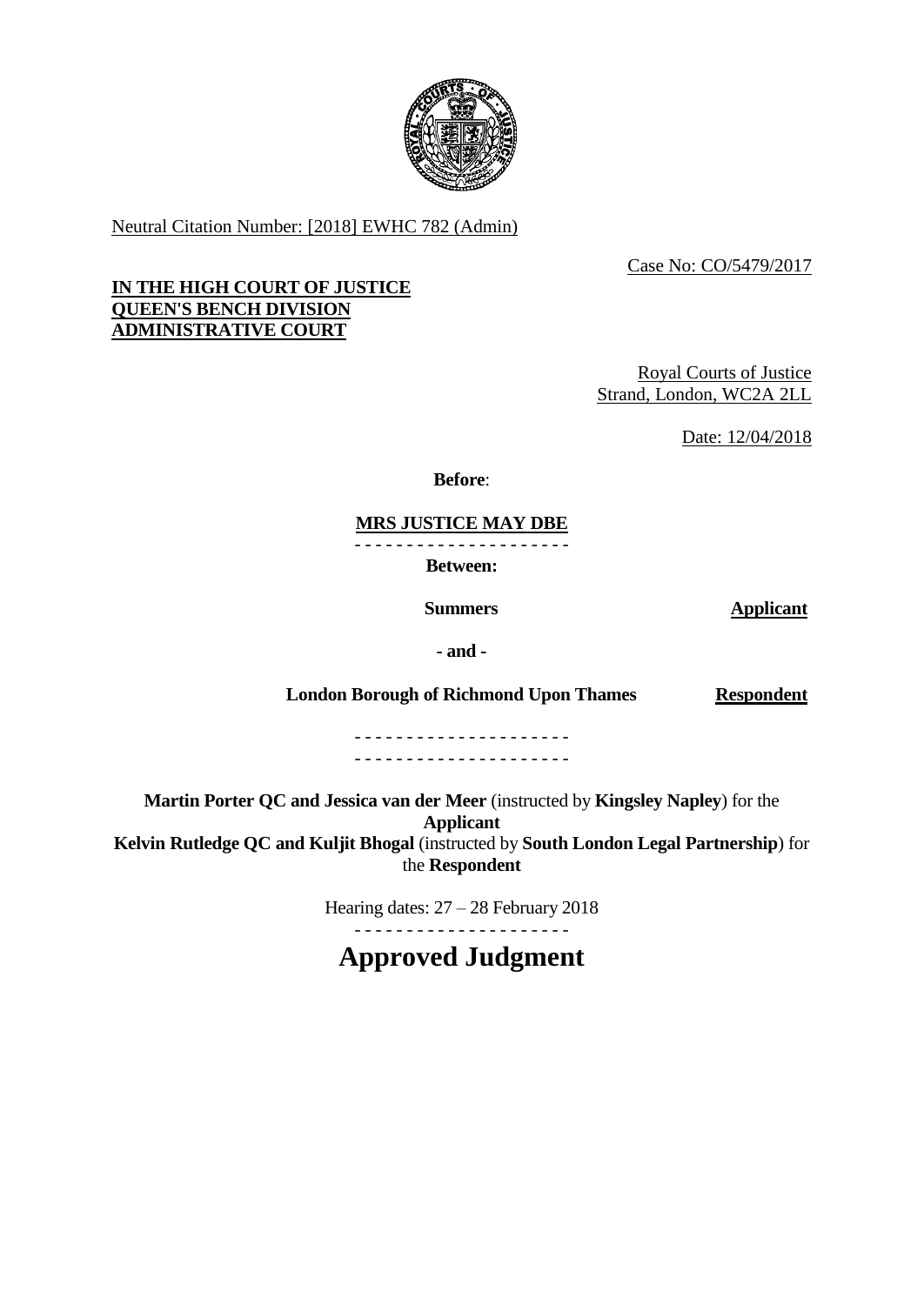### **Mrs Justice May:**

- 1. This is an application for statutory review of a Public Spaces Protection Order made by the Respondent ("Richmond") pursuant to its powers under the Anti-social Behaviour, Crime and Policing Act 2014 ("the 2014 Act"). The application is brought under section 66 of the 2014 Act; it does not require permission from the court, unlike a claim for judicial review brought under Part 54 of the CPR.
- 2. The order under challenge in this case ("the PSPO") was issued by Richmond on 16 October 2017. It relates to dog control within the borough's open spaces and highways, setting out in numbered articles various prohibitions and requirements designed to regulate the behaviour of dog-walkers in Richmond: picking up dog faeces, keeping dogs on leads in certain areas, exclusions from play areas and the like.
- 3. No objection is taken to most of the PSPO, however the Applicant ("Ms Summers") seeks an order quashing Article 5 (relating to the maximum number of dogs permitted to be walked by one person) and certain parts of Article 6 (elaborating on what is meant by keeping a dog under "proper control"). Ms Summers contends that these provisions within the PSPO are unlawful and ultra vires as the statutory requirements under section 59 of the 2014 Act for the making of an order were not met in each case.
- 4. Further, although not disabled herself, nor the owner of an assistance dog, Ms Summers also seeks to challenge certain parts of the wording of exemptions set out in the PSPO relating to assistance dogs, as being unfairly discriminatory.

### **The wording of the PSPO**

5. The relevant parts of the PSPO provide as follows:

*"This Order comes into force on 16 October 2017 and lasts for a period of 3 years from this date, unless extended pursuant to section 60 of the [2014 Act]*

*In this Order the following definitions apply:*

*...*

*"Restricted area" means the land described and/or shown in the maps in the Schedule to this Order*

*…*

*"Prescribed charity" means –*

*(i) Dogs for the Disabled (registered charity number 700454);*

*(ii) Support Dogs Ltd (registered charity number 1088281);*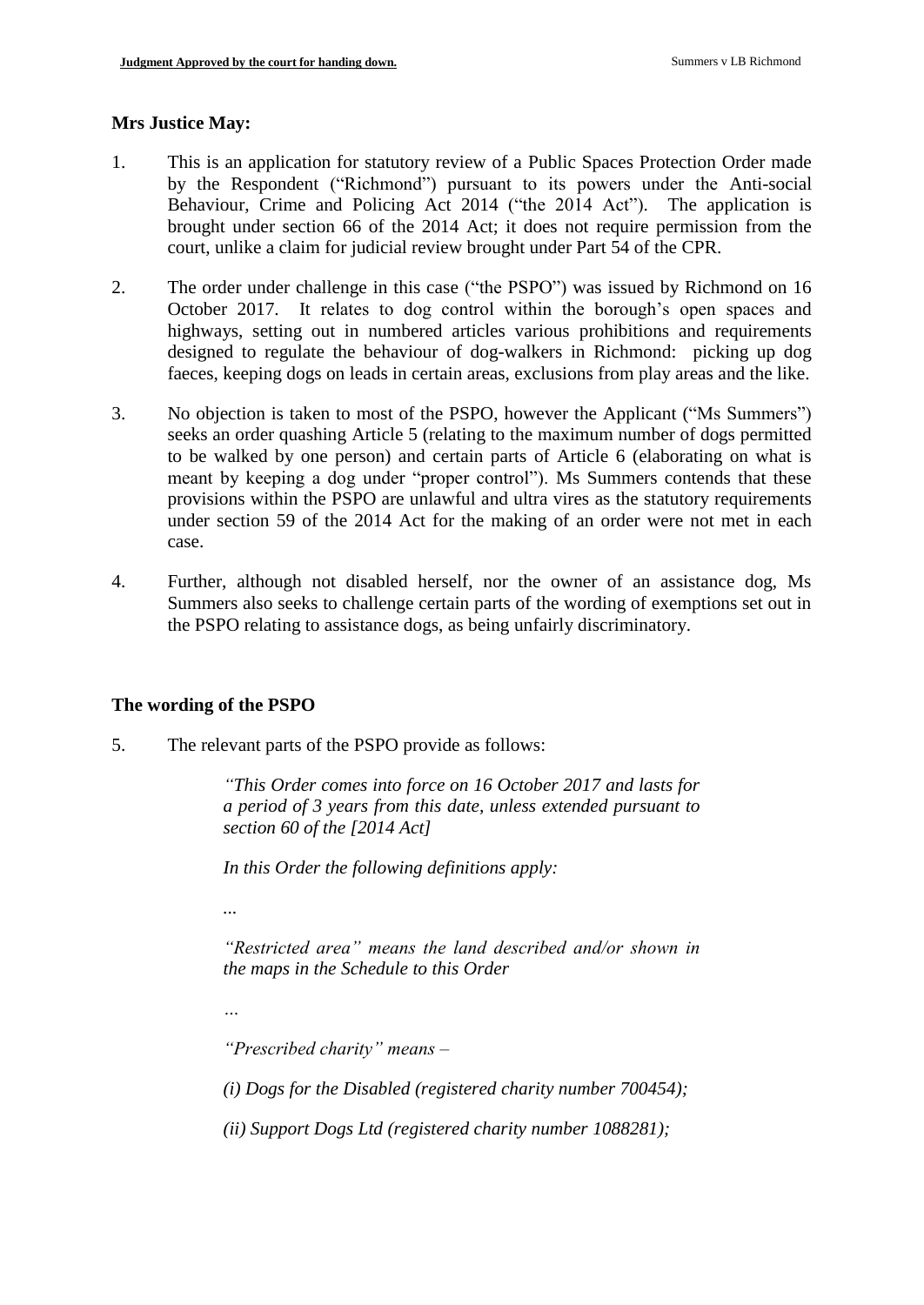*(iii) Canine Partners for Independence (registered charity number 803680)*

*The Offences*

*Article 1 Dog Fouling*

*…*

*Article 2 – Dog Exclusion from Barn Elms (playing fields) and Petersham Meadows*

*…*

*Article 3 – Dog Exclusion from play or sports areas*

*…*

#### *Article 4 – Dogs on leads*

*(1) A person in charge of a dog shall be guilty of an offence if, at any time, his dog is not on a lead in the restricted area unless –*

*a. he has a reasonable excuse for failing to do so; or*

*b. the owner, occupier or other person or authority having control of the restricted area has consented (generally or specifically) to his failing to do so.*

#### *Article 5 – Multiple Dog Walking*

*(1) A person in charge of a dog shall be guilty of an offence if, at any time, and at the same time, he takes on to the restricted area more than four dogs unless-*

*a. he has a licence issued by the Council permitting more than four dogs; or*

*b. he has a reasonable excuse for doing so; or*

*c. the owner, occupier or other person or authority having control of the restricted area has consented (generally or specifically).*

#### *Article 6 – Dogs to be kept under proper control*

*(1) A person in charge of a dog in the restricted area shall be guilty of an offence if –*

*(a) his dog is not kept under proper control; or*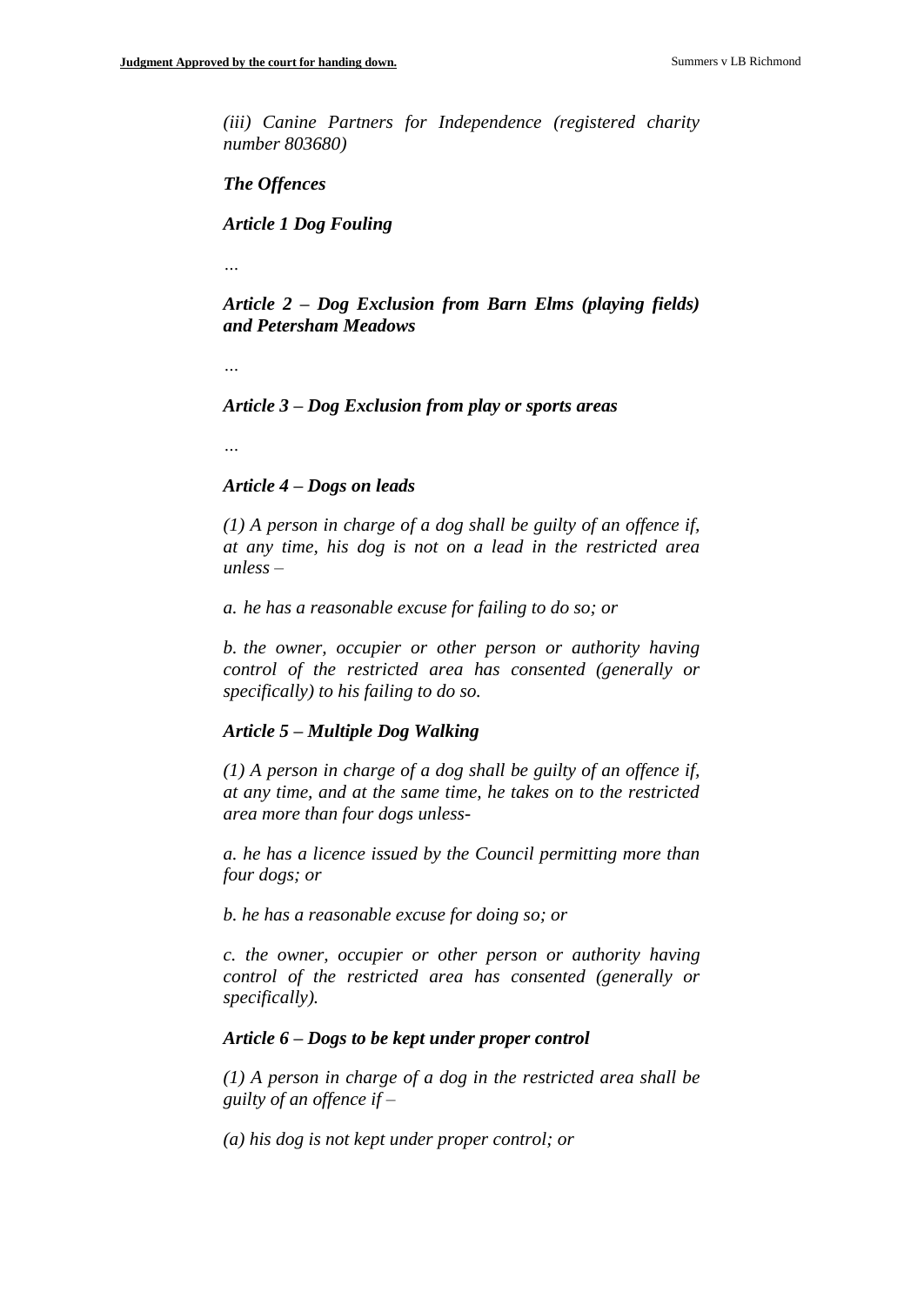*(b) his dog causes an annoyance to any other person or animal; or*

*(c) his dog causes damage to any Council structure, equipment, tree, plant, turf or other Council property.*

*In this Article "proper control" means a dog being on a lead or muzzled if the dog requires it, or otherwise being at heel/close enough to the person in charge that it can be restrained if necessary or responding immediately to voice commands.*

### *Exemptions*

*(2) Nothing in Articles 1, 2 and 3 of this Order applies to –*

*a. a person who is registered as a blind person in a register compiled under Section 29 of the National Assistance Act 1948; or*

*b. a person who is deaf, in respect of a dog trained by Hearing Dogs for Deaf People (registered charity number 293358) and upon which that person relies for assistance (dogs must be clearly marked as assistants); or*

*c. a person who has a disability which affects that person's mobility, manual dexterity, physical co-ordination or ability to lift, carry or otherwise move everyday objects, in respect of a dog trained by a prescribed charity and upon which that person relies for assistance (dogs must be clearly marked as assistants); or*

*d. a person who is training an assistance dog in an official capacity; or a dog used by the police or other agencies permitted by the Council for official purposes.*

## *Penalty*

*It is an offence under section 67 of the Act for a person without reasonable excuse –*

*(a) to do anything they are prohibited from doing by a public spaces protection order, or,*

*(b) to fail to comply with a requirement which they are subject to under a public spaces protection order.*

*A person guilty of an offence under section 67 is liable on summary conviction to a fine not exceeding level 3 on the standard scale."*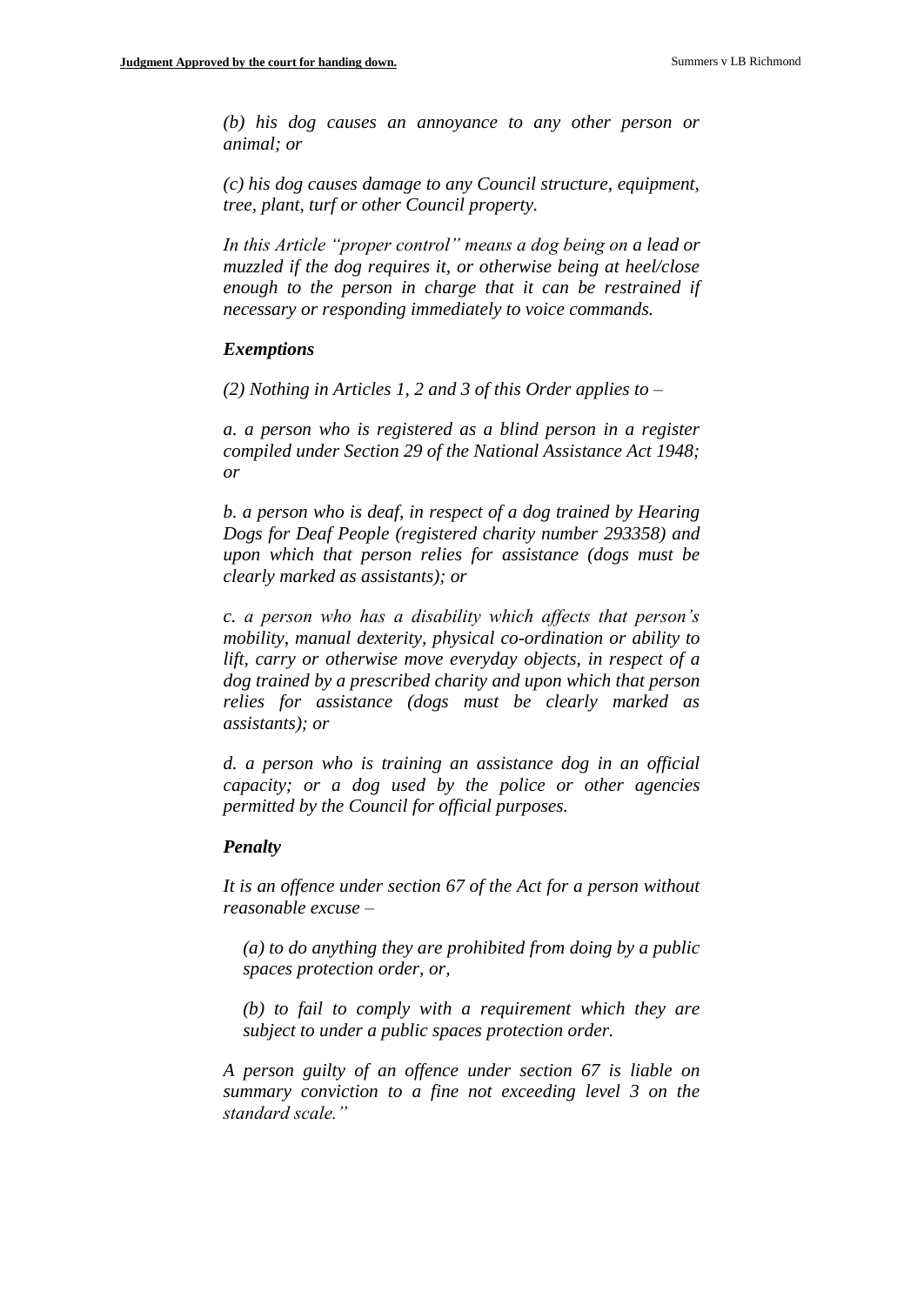- 6. A schedule to the PSPO includes two maps of the borough. Articles 5 and 6 apply to "*all parks and open spaces, including commons, grounds and wooded areas, managed by the London Borough of Richmond upon Thames*". Article 5 also applies to "*highways – all roads, footpaths, pavements, alleyways, towpaths and grass verges maintained at public expense*".
- 7. At the time of passing the resolution approving the PSPO, Richmond decided to permit up to 18 licences to be issued to professional dog walkers living in the borough, permitting them to walk up to 6 dogs in specified areas at any one time. This explains the reference to "licence" in Article 5(1)a.
- 8. By agreement between the parties, Articles 5 and 6 are not being enforced pending the determination of this statutory review.

## **The Applicant**

9. Ms Summers is a resident of Richmond and the owner of a dog which she walks in the borough on evenings and at weekends. During the working week, she employs the services of a professional dog-walker. In her witness statement filed in support of this application Ms Summers sets out the history of orders made by the Council relating to the maximum number of dogs permitted to be walked in the borough, and of her attempts to challenge the necessity or proportionality of such a restriction. During the consultation period prior to the making of the PSPO under challenge in this case there was input from the Kennel Club and the Dogs Trust. Ms Summers spoke at council meetings opposing the proposed terms of the PSPO. She also collected over 2000 signatures on a petition which she submitted to Richmond, objecting to the proposals which were later to become Articles 5 and 6 of the PSPO.

## **Dog control in Richmond prior to the making of the PSPO**

- 10. The witness statement of Mr Allister, employed by Richmond as its Head of Culture, sets out the history of dog control measures within the borough, and the steps taken leading to approval of the PSPO in Full Council in September 2017.
- 11. Prior to the enactment of the Clean Neighbourhoods and Environment Act 2005 ("CNEA 2005") councils could only require persons to exercise control over their dogs in public areas by means of a byelaw. Richmond had passed a byelaw in 1986 making it an offence for any person to "*cause or suffer any dog belonging to him or in his charge to remain in the* [excluded area], *unless such dog be and continue to be under proper control*…" (Byelaw Relating to Pleasure Grounds and Open Spaces in the Borough, no. 11).
- 12. The Dogs (Fouling of Land) Act 1996, section 6, created an offence of dog fouling committed by the person "in charge of the dog" at the material time. That offence was repealed by the CNEA 2005, Chapter 1, part 6 of which empowered councils to pass Dog Control Orders ("DCOs"), creating offences under section 55(3) relating to: *"(a) fouling of land by dogs and the removal of dog faeces; (b) the keeping of dogs on leads; (c) the exclusion of dogs from land; (d) the number of dogs which a person may take on to any land*". Regulations made under the CNEA 2005 stipulated the terms for any DCO relating to multiple dog walking, under which local authorities could fix the maximum number of dogs for their area.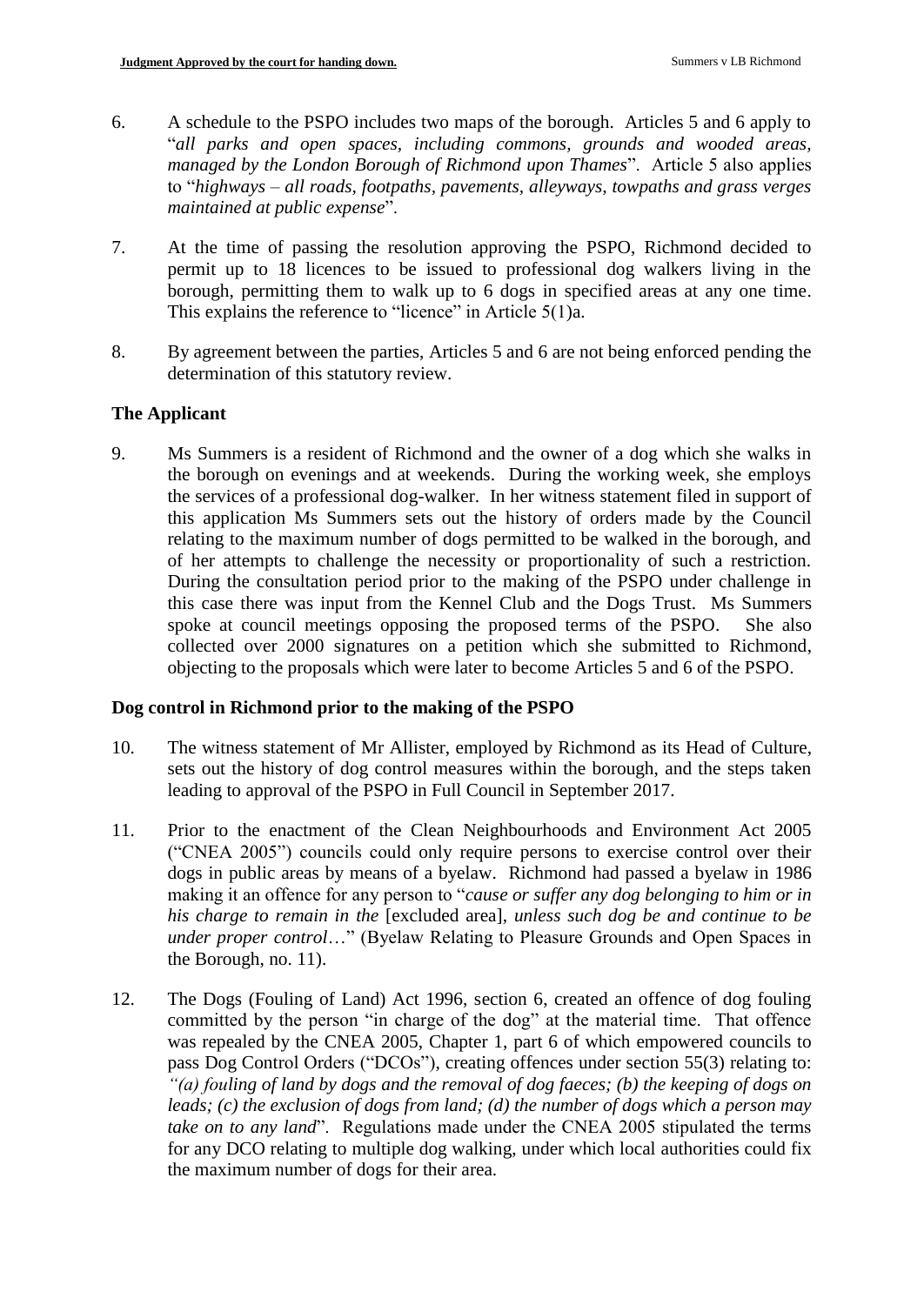- 13. In 2007, following consultation, Richmond made five Dog Control Orders covering exclusion of dogs from fenced playgrounds and specified playing fields and cemeteries; dog fouling, and dogs to be kept on leads. A restriction upon the number of dogs to be walked by one person was discussed but not introduced at that time.
- 14. In early 2012 Richmond revisited the question of multiple dog walking, concerns having been raised by residents and others. Following consultation, a DCO relating to multiple dog walking was introduced on 13 June 2012 limiting the maximum number to six.

## **Introduction of the PSPO**

- 15. Concerns about multiple dog walking remained and grew, particularly following the introduction of restrictions in surrounding boroughs and the Royal Parks limiting the maximum to four. Following the coming into force of the 2014 Act, Richmond decided to launch a formal statutory consultation on PSPO conditions for dog control, amongst other behaviours and activities being considered for control at that time. The consultation ran from 17 March to 12 April 2017. There were 1124 responses to the proposal to limit the maximum number of dogs being walked by one person to four, of which 36% were in favour and 59% against. Richmond believed that there was a late swing attributable to lobbying on behalf of professional dog walkers.
- 16. An Equality Act impact assessment was carried out on 12 June 2017 and on 11 July the proposals were considered by the Regulatory Committee ("RegCom"). The pack of materials before the RegCom included submissions against the proposals as well as those in favour, also a report showing the increase in numbers of professional dog walkers visiting Richmond's public spaces since the introduction of a four-dog limit in surrounding areas. There were representations from Ms Summers and an officer of the Kennel Club, amongst others, against the proposals, as well as contributions from those in favour. The RegCom voted to approve the PSPO subject to certain amendments including a requirement that up to 15 licences to walk a maximum of six dogs should be issued to professional dog walkers living in the borough.
- 17. The resolution of the RegCom was debated in Full Council at a meeting on 12 September 2017. Under the terms of Richmond's constitution Ms Summers' petition of over 1000 signatures had triggered an open debate on the proposals. Questions from Ms Summers and others were submitted in advance. Several councillors had by then received representations from residents supporting the proposals, which they reported to the meeting. The minutes record a very full discussion over more than two hours, with contributions from Ms Summers and others. At the end of the debate the Council resolved to approve the PSPO but to increase the number of licences from 15 to 18 and also to review the operation of the PSPO over the following twelve months.
- 18. Richmond made the PSPO on 16 October 2017 and on 24 November 2017 Ms Summers issued this application. As indicated above, Articles 5 and 6 have been suspended by agreement pending the outcome of this statutory review.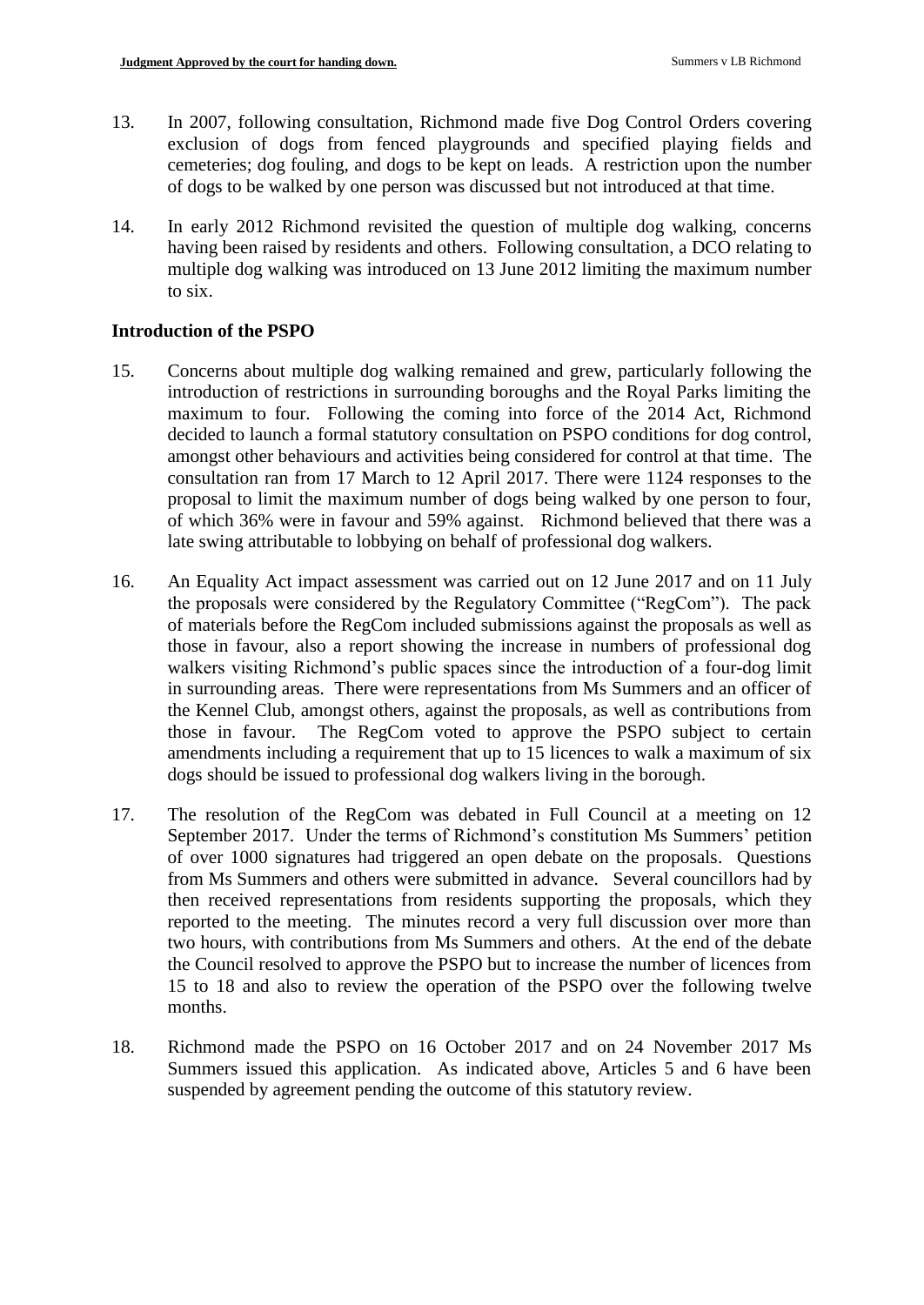### **Making and challenging a PSPO under the 2014 Act**

- 19. On 20 October 2014 Part 4, chapter 2 of the 2014 Act dealing with PSPOs came into force. Relevant provisions of the CNEA 2005 were at the same time repealed, subject to various saving and transitional provisions set out in section 75. The effect of these transitional arrangements was that a DCO would, unless revoked, remain in force for a period of 3 years after which it would be treated as a PSPO. Since the 2014 Act provides for PSPOs to be in force for a period of 3 years it follows that a DCO would, unless replaced by a PSPO in the meantime, remain in force until its expiry at the end of 3 years on 19 October 2020.
- 20. Statutory Guidance issued by the Home Office in July 2014 (*Anti-social Behaviour, Crime and Policing Act 2014: Anti-social behaviour powers: Statutory guidance for frontline professionals)* recommended that local authorities review their need for orders ahead of the transition in order to *"simplify the enforcement landscape"*. The guidance expressly refers to using the new powers under section 59 of the 2014 Act to *"restrict the number of dogs that can be walked by one person at any one time; and*  put in place other restrictions or requirements to tackle or prevent any other *activity"*.
- 21. Section 59 of the 2014 Act is entitled "Power to make orders" and provides as follows:

*"(1) A local authority may make a public spaces protection order if satisfied on reasonable grounds that two conditions are met.*

*(2) The first condition is that—*

*(a) activities carried on in a public place within the authority's area have had a detrimental effect on the quality of life of those in the locality, or*

*(b) it is likely that activities will be carried on in a public place within that area and that they will have such an effect.*

*(3) The second condition is that the effect, or likely effect, of the activities—*

*(a) is, or is likely to be, of a persistent or continuing nature,*

*(b) is, or is likely to be, such as to make the activities unreasonable, and*

*(c) justifies the restrictions imposed by the notice.*

*(4) A public spaces protection order is an order that identifies the public place referred to in subsection (2) ("the restricted area") and—*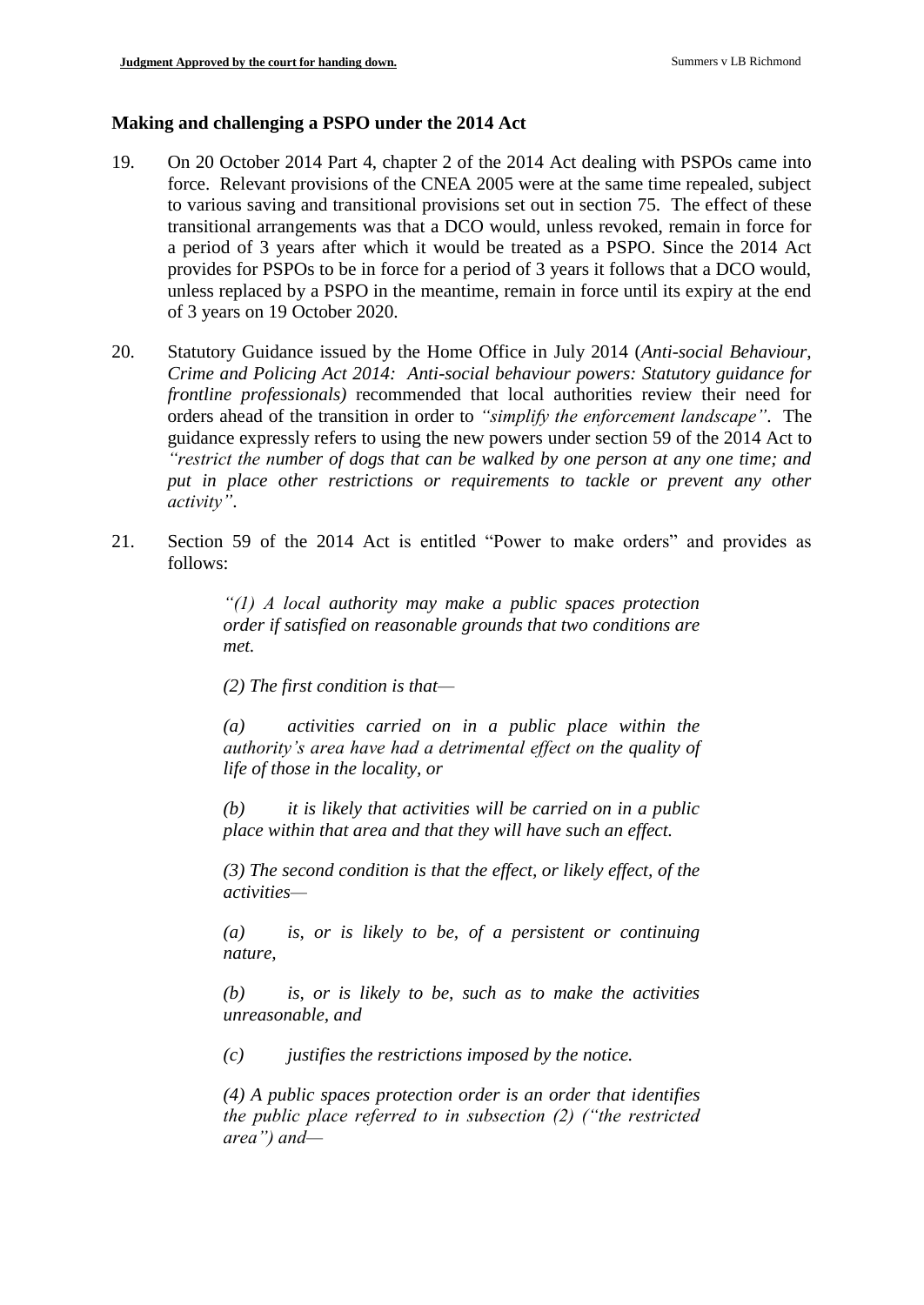*(a) prohibits specified things being done in the restricted area,*

*(b) requires specified things to be done by persons carrying on specified activities in that area, or*

*(c) does both of those things.*

*(5) The only prohibitions or requirements that may be imposed are ones that are reasonable to impose in order—*

*(a) to prevent the detrimental effect referred to in subsection (2) from continuing, occurring or recurring, or*

*(b) to reduce that detrimental effect or to reduce the risk of its continuance, occurrence or recurrence.*

*…"*

- 22. Under section 75(1) *"local authority"* includes a London Borough Council and *"public place"* is defined as *"any place to which the public or a section of the public has access"*.
- 23. Section 59 requires two conditions to be satisfied before an order may be made. The first is that *"activities"* carried on, or likely to be carried on, in a public place have had or would have a *"detrimental effect"* on the quality of life of *"those in the locality"*. Neither *"activities"* nor *"detrimental effect"* is defined in the 2014 Act.
- 24. Mr Rutledge QC, for Richmond, submitted, and I did not understand Mr Porter QC, for Ms Summers, to dissent from the proposition, that *"those in the locality"* must refer to some, but not necessarily all, of those within the locality. In my view the term must be read to include those who regularly visit or work in the locality, in addition to residents. This construction is supported by the definition of those persons who may apply under section 66 (set out below) to challenge an order.
- 25. The Act therefore envisages use of PSPOs to curb activities which it is possible that not everyone would view as detrimentally affecting their quality of life. Taken together with the absence of any further definition of the key terms *"activities"* or *"detrimental"* this strongly points to local authorities being given a wide discretion to decide what behaviours are troublesome and require to be addressed within their local area. This requires local knowledge, taking into account conditions on the ground, exercising judgment (i) about what activities need to be covered by a PSPO and (ii) what prohibitions or restrictions are appropriate for inclusion in the order. There may be strong feelings locally about whether any particular activity does or does not have a detrimental effect, in such cases a local authority will need to weigh up competing interests. Deciding whether, and if so what, controls on certain behaviours or activities may be necessary within the area covered by a local authority is thus the very essence of local politics.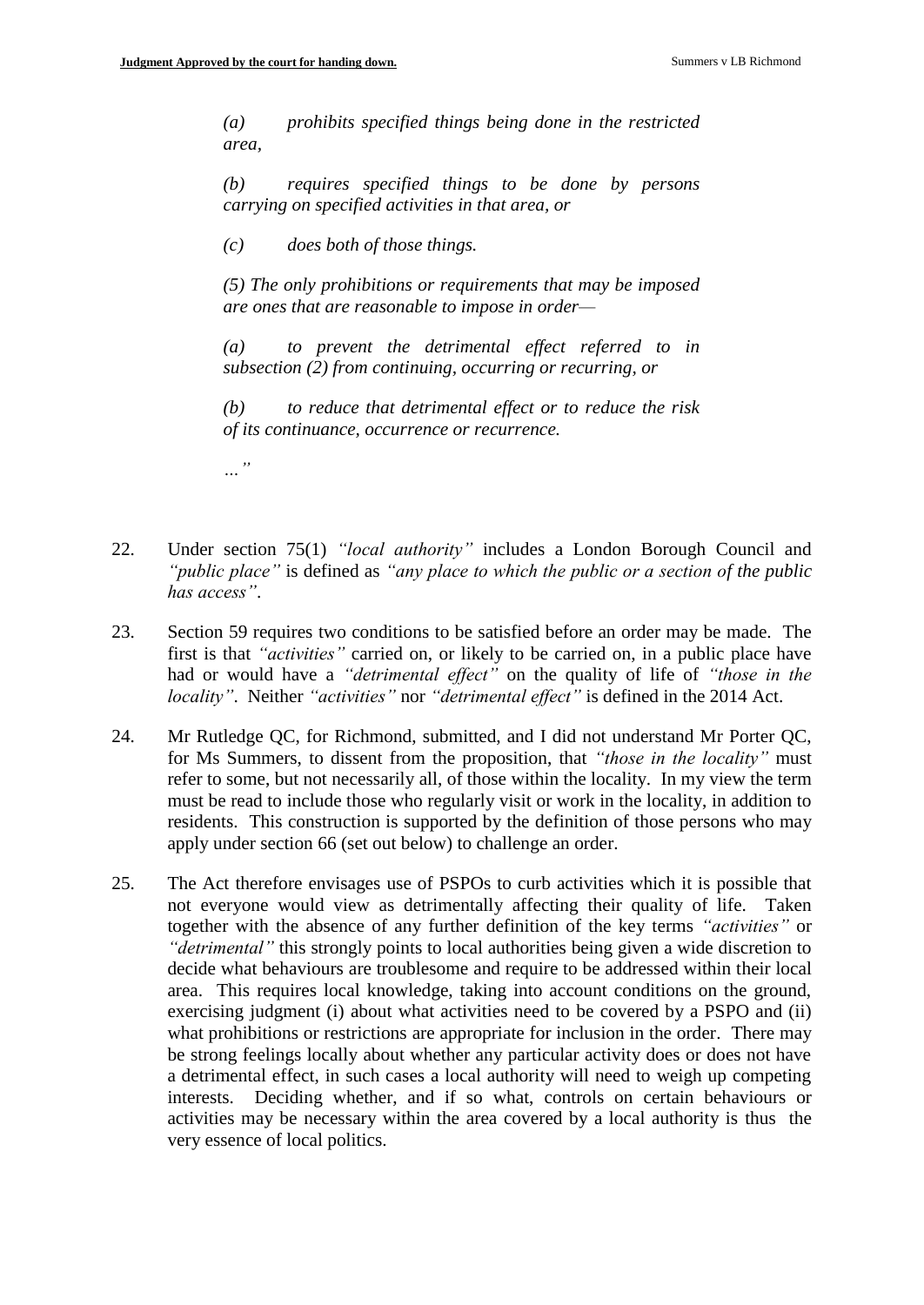26. It is important to bear in mind, however, as Mr Porter emphasised, that the behaviours which PSPOs are intended to target are those which are seriously anti-social, not ones that are simply annoying. He referred me in this respect to the following passage in the Home Office guidance from 2017:

> *"Our aim in reforming the anti-social behaviour powers is to give the police, councils and others more effective means of protecting victims, not to penalise particular behaviours. Frontline professionals must use the powers in [the 2014 Act] responsibly and proportionately, and only where necessary to protect the public."*

- 27. The second requirement, under section 59(3)(a)-(c) of the 2014 Act, is that the effect, or likely effect, of the activities is, or is likely to be, of a *"persistent or continuing nature*", such as to make them unreasonable and so as to justify the restrictions imposed by the order. The wording plainly excludes one-off activities, or those which might occur more than once, but rarely. In an analogous statutory context – gating orders to close footpaths so as to prevent "persistent commission" of anti-social behaviour, under Part 8A of the Highways Act 1985 – Supperstone J held that the word "persistent" was an ordinary English word "commonly understood to mean 'continuing or recurring, prolonged'": *Ramblers' Association v. Coventry City Council* [2008] EWHC 796, at [21].
- 28. Although the word *"effect"* is used on its own in sub-section 59(3) it is plainly intended to refer back to the *"detrimental effect"* required to be established for the purposes of the condition in sub-section 59(2). As Mr Rutledge rightly pointed out, there is a degree of overlap between sub-section 59(2) and the requirements of subsection  $59(3)(a)$  and (b). Sub-section  $59(3)(c)$  imposes a proportionality check, requiring a balance to be struck between the extent of detrimental effect of the activities and the measures taken to prevent or restrict it. This proportionality crosscheck is picked up in, and underlined by, the requirement of reasonableness for any prohibitions or requirements found in sub-section 59(5).
- 29. Sub-section 59(4) describes the shape and content of a PSPO: an order must first identify the public place which is to be protected – the *"restricted area"*; it must then set out prohibitions or requirements (or both) which apply to activities in that area.
- 30. Those prohibitions/requirements are subject to provisions as to reasonableness specified in sub-section (5), assessed by reference to the "detrimental effect" of the activities in question. Any evaluation of the reasonableness of specific prohibitions or requirements taken to deal with the *"detrimental effect"* of activities within a particular area must be a matter of judgment for the local authority, taking into account the particular needs of, and circumstances pertaining to, the local area.

### **Penalties for breach of a PSPO**

31. Section 67 of the 2014 Act provides that breach of a PSPO will be an offence carrying, on summary conviction, a fine not exceeding level 3 (max £1000). Section 68 of the 2014 Act institutes a fixed penalty regime, under which fixed penalty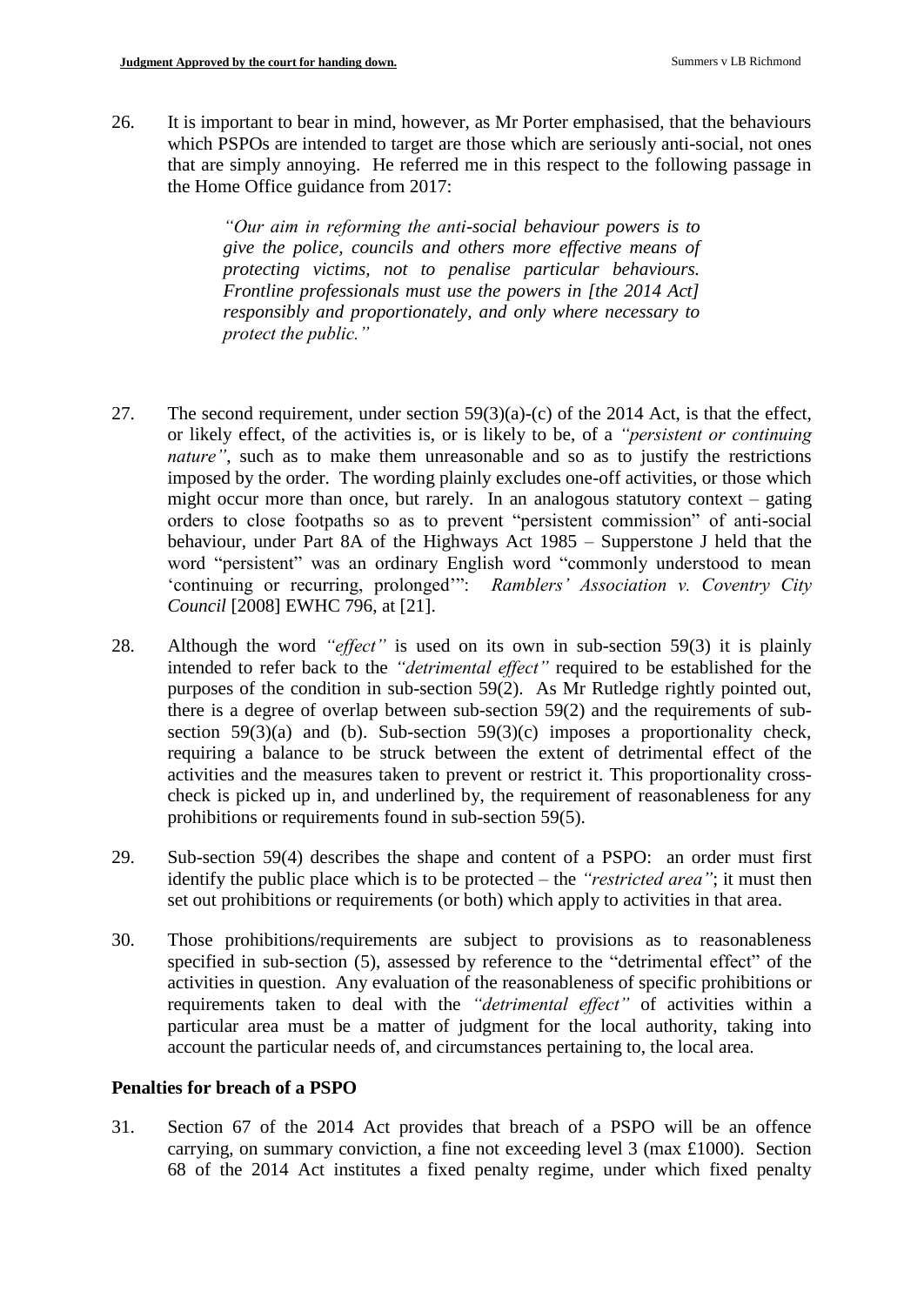notices may be issued to anyone believed to have committed an offence under section 67. These provisions taken together thus afford a local authority a flexible regime for dealing with breaches of a PSPO, ranging from low-level fixed penalties at one end to prosecution and conviction in the magistrates' court, incurring a fine of up to £1000, at the other.

#### **Challenges under section 66 of the 2014 Act**

32. Challenges to the validity of any PSPOs may be made in accordance with the provisions of section 66 of the 2014 Act as follows:

*"66 Challenging the validity of orders*

*(1) An interested person may apply to the High Court to question the validity of—*

*(a) a public spaces protection order, or*

*(b) a variation of a public spaces protection order.*

*"Interested person" means an individual who lives in the restricted area or who regularly works in or visits that area.*

*(2) The grounds on which an application under this section may be made are—*

*(a) that the local authority did not have power to make the order or variation, or to include particular prohibitions or requirements imposed by the order (or by the order as varied);*

*(b) that a requirement under this Chapter was not complied with in relation to the order or variation.*

*(3) An application under this section must be made within the period of 6 weeks beginning with the date on which the order or variation is made.*

*(4) On an application under this section the High Court may by order suspend the operation of the order or variation, or any of the prohibitions or requirements imposed by the order (or by the order as varied), until the final determination of the proceedings.*

*(5) If on an application under this section the High Court is satisfied that—*

*(a) the local authority did not have power to make the order or variation, or to include particular prohibitions or requirements imposed by the order (or by the order as varied), or*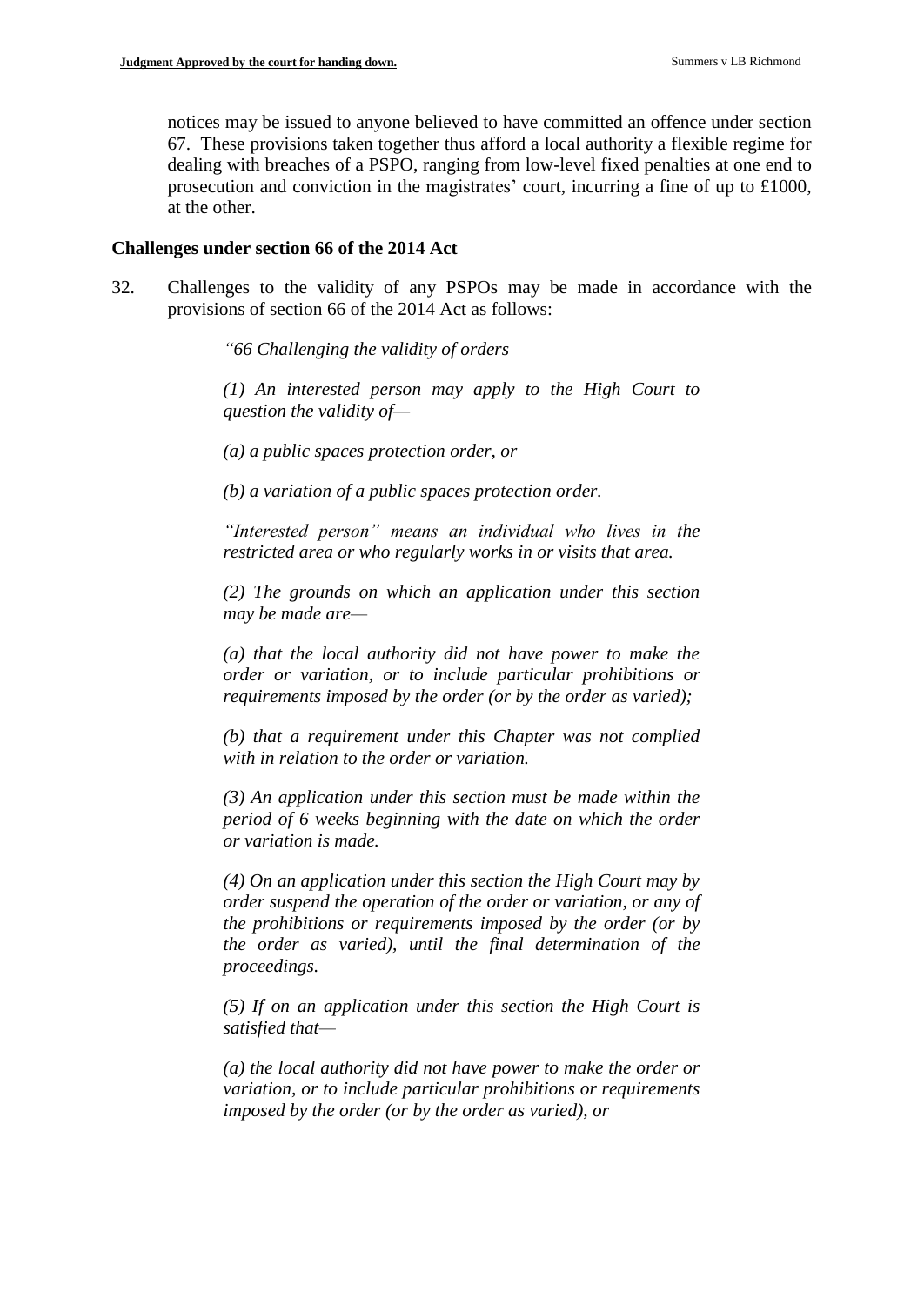*(b) the interests of the applicant have been substantially prejudiced by a failure to comply with a requirement under this Chapter,*

*the Court may quash the order or variation, or any of the prohibitions or requirements imposed by the order (or by the order as varied).*

*(6) A public spaces protection order, or any of the prohibitions or requirements imposed by the order (or by the order as varied), may be suspended under subsection (4) or quashed under subsection (5)—*

*(a) generally, or*

*(b) so far as necessary for the protection of the interests of the applicant.*

*(7) An interested person may not challenge the validity of a public spaces protection order, or of a variation of a public spaces protection order, in any legal proceedings (either before or after it is made) except—*

*(a) under this section, or*

*(b) under subsection (3) of section 67 (where the interested person is charged with an offence under that section)."*

- 33. Both sides agreed that the scope of any review under section 66 is supervisory only, akin to the jurisdiction exercised on a judicial review, as distinct from any meritsbased assessment. Counsel were also agreed, adopting Lord Diplock's classification in *Council of Civil Service Unions v. Minister for the Civil Service* [1985] AC 374, that section  $66(2)(a)$  is apt to embrace challenges to the legality or rationality of a PSPO, whilst allegations of procedural impropriety would fall within section 66(2)(b).
- 34. There was unanimity between counsel that ordinary Wednesbury principles would apply to a legality challenge to a PSPO under section  $66(2)(a)$ , however counsel both addressed me as to what level of scrutiny would be appropriate. I was referred in this regard to *Kennedy v. Charity Commission* [2015] AC 455, where at p.507 Lord Mance discussed a flexible approach to the Wednesbury jurisdiction, approving a passage from *De Smith's Judicial Review* (currently in the 7<sup>th</sup> Edn., at para 11-086). The passage includes a table giving a spectrum from "light touch" at one end to "anxious scrutiny" at the other.
- 35. Mr Porter argued that the highest level of anxious scrutiny should be applied to decisions concerning the making of a PSPO, given the possibility of a criminal conviction for breach. Mr Rutledge QC submitted that the highest level of scrutiny should be reserved for cases where convention rights are in play and that whilst some PSPOs might very well impact upon convention rights, these are dealt with specifically by the provisions of section 72 of the 2014 Act. He argued that the terms of a PSPO dealing with dog control do not engage convention rights and accordingly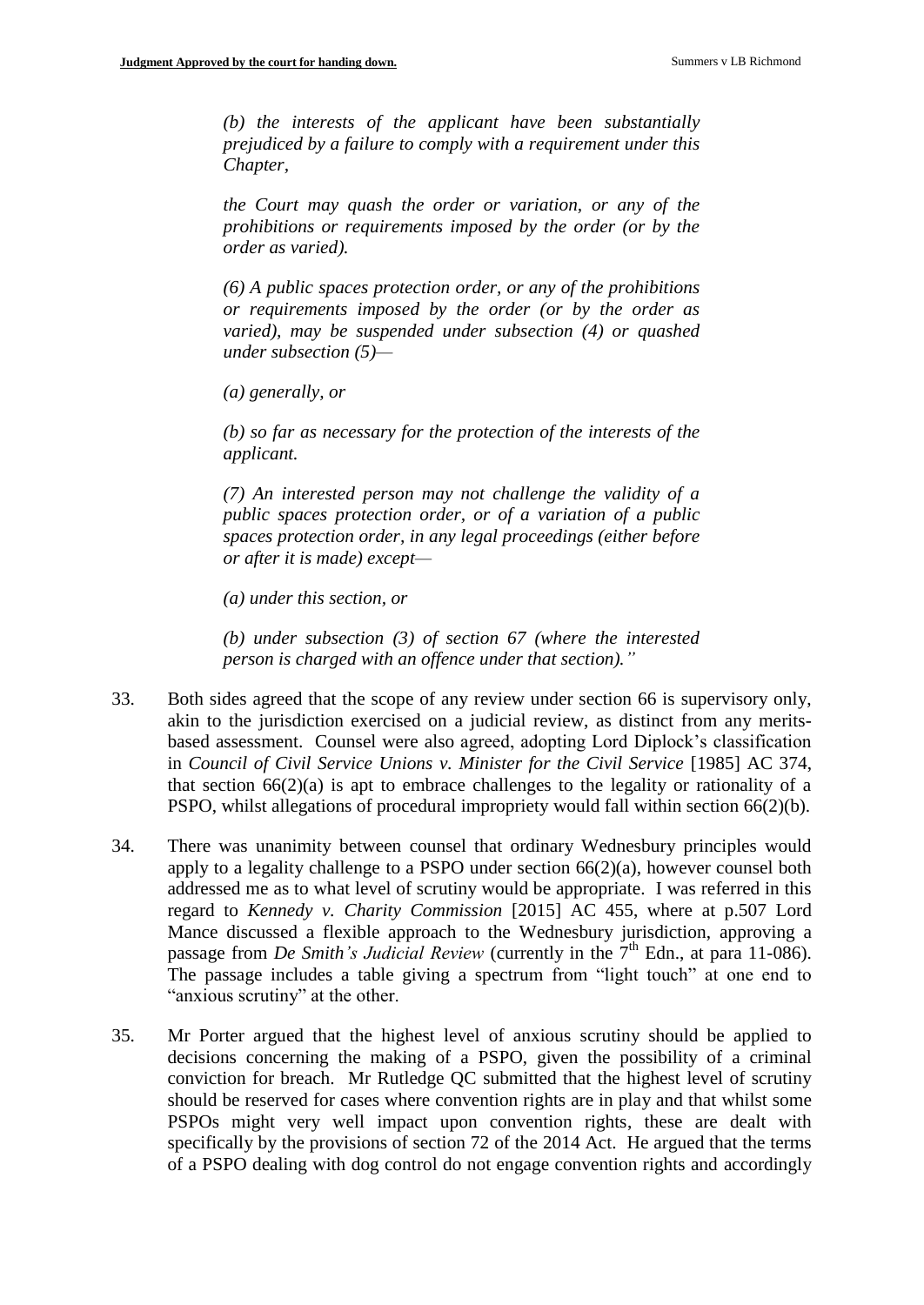do not require anything beyond the standard level of Wednesbury review. Mr Rutledge characterised the PSPO in this case as a "modern-day byelaw" requiring the same level of scrutiny as that discussed by Lord Lowrie in *R v Home Secretary ex p. Brind* [1991] 1 AC 696 where at 765H he summarises the question to be asked as: "Could a decision maker acting reasonably have reached this decision?".

- 36. At one point Mr Rutledge suggested that the appropriate level might be at the lowest end of the scale, on the basis that a decision about dog control was essentially one resting on policy considerations and political judgment on the part of the authority, but I understood his final position to be that I should apply the standard level, albeit through the question of Lord Lowry referred to above.
- 37. Mr Rutledge relied in this context on the restrictions and requirements included in the 2014 Act for a challenge to a PSPO: section 66(2) which limits to two the possible grounds of challenge (irrationality and procedural impropriety); section 66(3) which sets a very short time limit for challenge, being 6 weeks with no provision for any extension, and section 66(7) which is an ouster clause preventing challenge by any other means than under section 66 of the 2014 Act. He contended that the existence of these restrictions further supported the view that considerable deference needed to be paid to the local authority's own judgment.
- 38. Although in the course of argument Mr Porter appeared to me to draw back from a test at the highest end of the Wednesbury scale, he nevertheless maintained that the correct test was higher than standard and certainly no lower than that enunciated by Lord Denning in *Ashbridge Investments Ltd v. Minister of Housing and Local Government* [1965] 1 WLR 1320, at 1326:

"The court can only interfere on the ground that the minister has gone outside the powers of the Act or that any requirement of the Act has not been complied with. Under this section it seems to me that the court can interfere with the minister's decision if he has acted on no evidence; or if he has come to a conclusion to which on the evidence he could not reasonably come; or if he has given a wrong interpretations to the words of the statute; or if he has taken into consideration matters which he ought not to have taken into account, or vice versa; or has otherwise gone wrong in law"

39. At the conclusion of counsels' submissions there did not appear to me to be to be much between them on the proper level of scrutiny to be applied to a review of the PSPO in this case, namely a standard level of scrutiny. As I see it, the question enunciated by Lord Lowry in *Brind* is likely, in any given case, to engage any or all of the several considerations identified by Lord Denning in *Ashbridge*.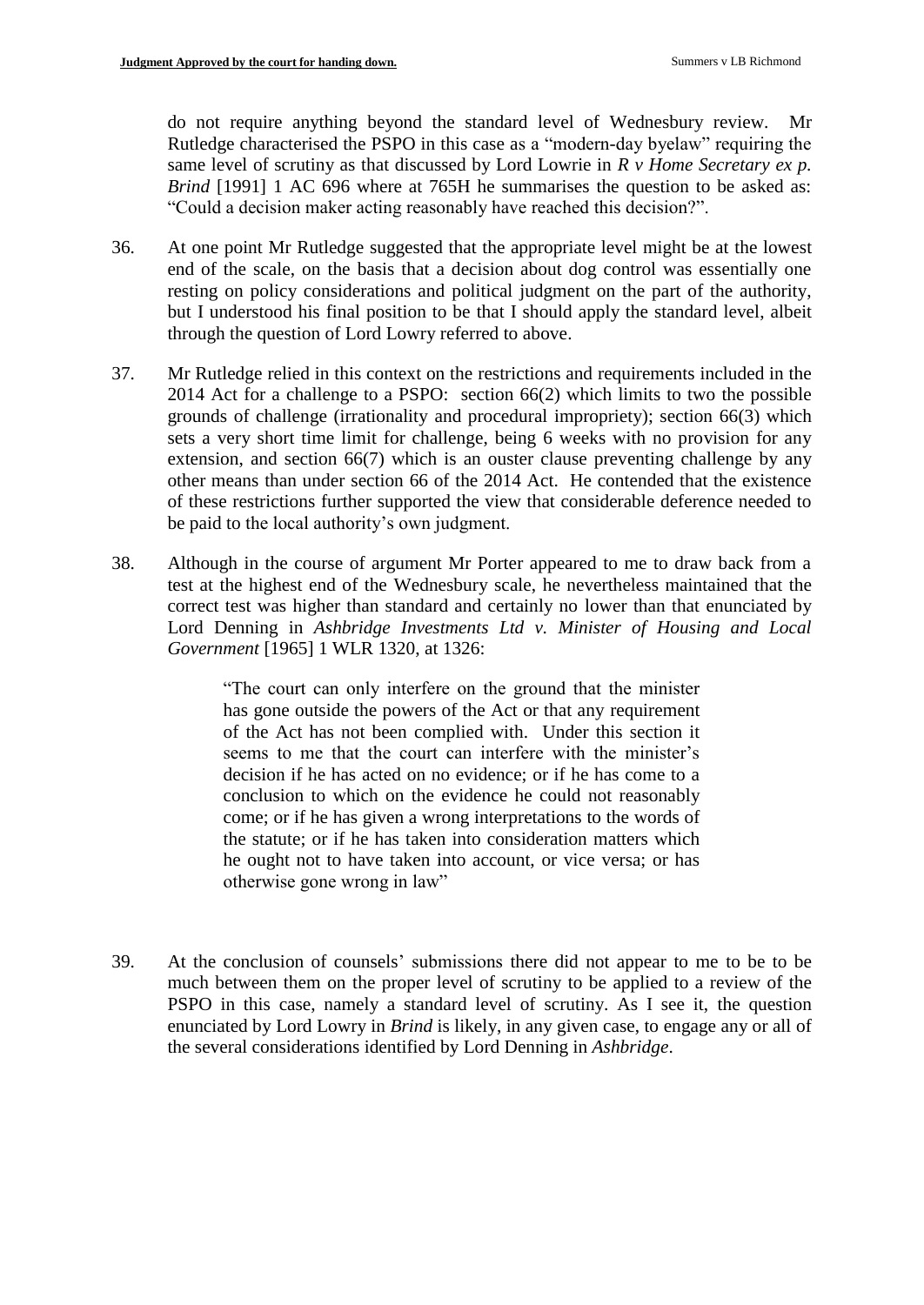#### **The arguments on Articles 5 and 6**

#### *Article 5*

- 40. Grounds 1 to 4 of Ms Summers' grounds for review concern Article 5. She contends that, in making the order under Article 5, Richmond:
	- (1) Failed to identify the detrimental or likely detrimental effect of walking five or six dogs in a public space;
	- (2) Failed to identify the persistent or continuing nature of the detrimental effect of walking five or six dogs in a public space;
	- (3) Failed to identify that the detrimental effect of walking five or six dogs in a public space is such as to make that activity unreasonable; and
	- (4) Failed to identify that the effect of walking five or six dogs justified the restrictions imposed by the PSPO.
- 41. In developing these grounds, Mr Porter emphasised that the touchstone of any PSPO is the detrimental effect on quality of life of persons living in the locality, which needs to be of a persistent or continuing nature before any order could be made. He submitted that there was no evidence before Richmond that walking six dogs, as opposed to four, had had such a detrimental effect. There had been no more than six individual complaints about people having five or six dogs; even if this was sufficient evidence of detriment itself, Mr Porter argued, there was nothing to suggest that it was persistent or continuing.
- 42. Mr Porter maintained that it was for the Council to demonstrate that there were persistent and continuing problems which would not arise if persons were walking four dogs, rather than six. Evidence of incursion into Richmond by dog-walkers from adjoining boroughs whose rules only permitted four dogs, was irrelevant to the question of detriment, he suggested. Article 5 was penalising all those walkers of six dogs who had for 5 years created no issue for anyone in the locality; moreover if walking six dogs was causing a detrimental effect then Richmond's decision to issue licences permitting certain professional walkers to take out six dogs was illogical: if behaviour is so bad as to be criminal, Mr Porter asked rhetorically, why permit it at all?
- 43. Mr Rutledge responded that Mr Porter was identifying *"activities in a public place"* wrongly, and too narrowly, for the purposes of assessing whether the conditions for the making of a PSPO were met. The activities which Richmond was seeking to regulate and control by means of the PSPO was dog-walking in general. Mr Rutledge contended that by taking no issue with Articles 1-4 of the PSPO, Ms Summers must be taken to have accepted the validity of the PSPO as covering dog control in public spaces. The activities which had or were likely to cause a detrimental effect for the purposes of section 59 of the 2014 Act were those associated with dog walking generally, not multiple dog-walking specifically. Multiple dog-walking was but one aspect of the wider activity at which the PSPO was directed. Accordingly, Mr Rutledge argued, Articles 5 and 6 did not fall to be considered by reference to the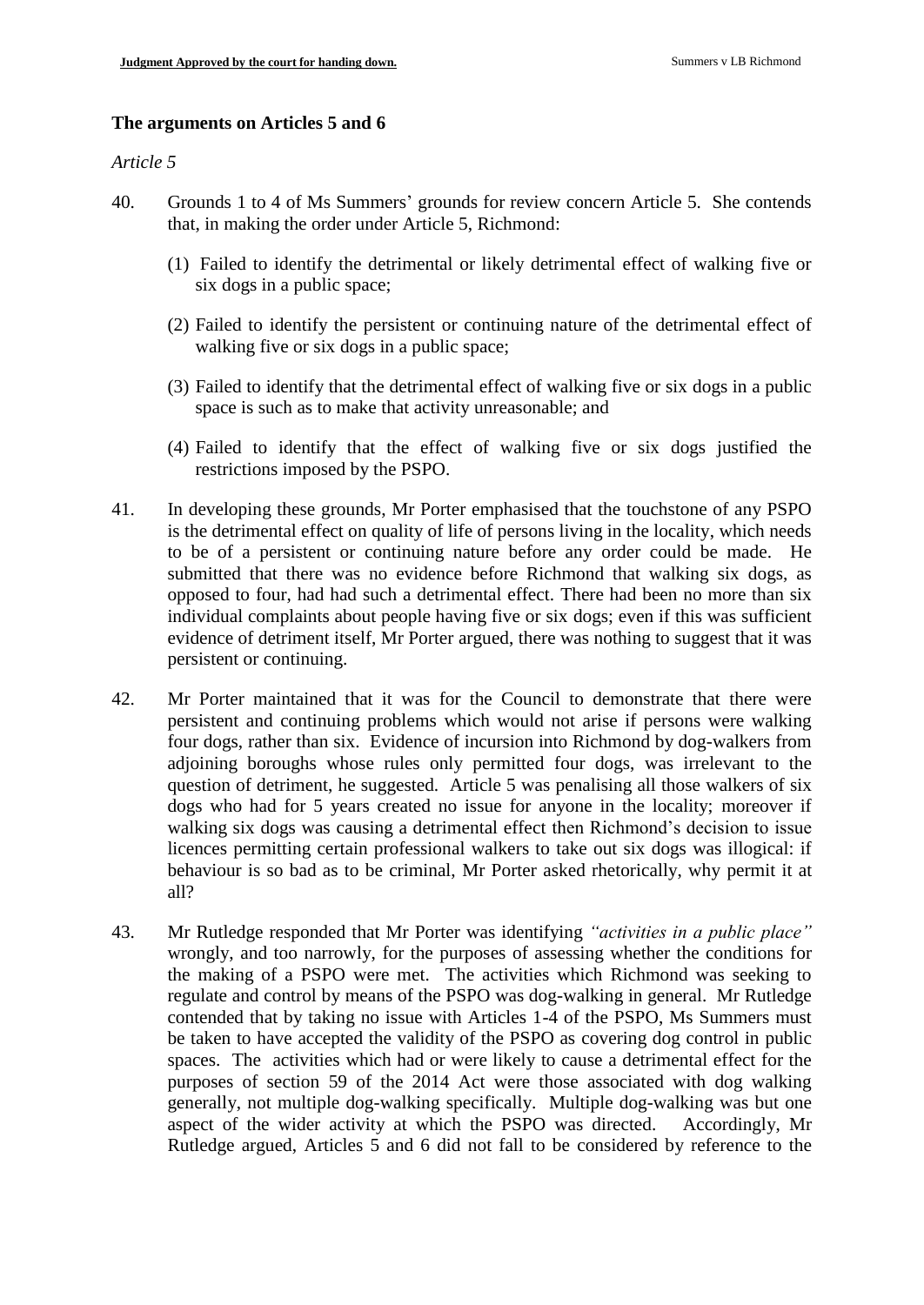conditions set out in section 59(2) and (3), but as restrictions and prohibitions on the activity of dog-walking in general, covered by section 59(5).

- 44. Mr Rutledge argued that the court could and should start with the proposition that the first and second conditions in section 59(2) and (3) were met, that dog-walking in general in public spaces had had, or was likely to have, a detrimental effect on the quality of life of residents in the borough and that the effect was, or was likely to be, of a persistent or continuing nature such that it was reasonable to seek to control it. He relied on the fact that the Home Office guidance specifically indicated that PSPOs might cover dog control and numbers of dogs to be walked (see the extract referred to at para 20 above), and on the fact that the 2014 Act had explicitly repealed provisions for DCOs contained in the CNEA 2007, intending DCOs to be replaced by PSPOs .
- 45. Mr Rutledge submitted that the question for this court was accordingly whether the prohibition on walking more than four dogs at a time in Article 5 and the requirements as to keeping dogs under proper control in Article 6, were reasonable ones for Richmond to have included in the PSPO, by reference to the considerations set out in section 59(5). When considering the reasonableness of restrictions/prohibitions designed to deal with a detrimental effect it was necessary to do so by reference to the detrimental effect of dog-walking in general, not to take one aspect of dog-walking in isolation, in this case walking five or six dogs.
- 46. Mr Rutledge contended that there was more than sufficient evidence before Richmond to justify setting a limit of four on the maximum number of dogs permitted to be walked by one person. In setting that limit but allowing for licences and permits to derogate from it, Richmond had struck a balance between competing interests, taking a proportionate approach to reducing the potential detriment arising from dog-walking in general.
- 47. In response Mr Porter drew my attention to the phrasing of the consultation document, arguing that in consulting about the proposed PSPO Richmond itself appeared to have viewed it as a collection of orders tackling particular detriments, rather than as a fresh approach to the issue of dog control generally.

## *Article 6*

- 48. Ms Summers' Grounds of challenge to Article 6 were as follows:
	- (1) A failure to identify any detrimental or likely detrimental effect of dogs causing annoyance in public spaces.
	- (2) A failure to identify any persistent or continuing detrimental effect of dogs causing an annoyance in public spaces.
	- (3) A failure to identify that the detrimental effect of dogs causing an annoyance in public spaces is such as to make unrestricted dog walking unreasonable.
	- (4) A failure to identify that the effect of dogs causing annoyance justifies the restrictions imposed by the PSPO.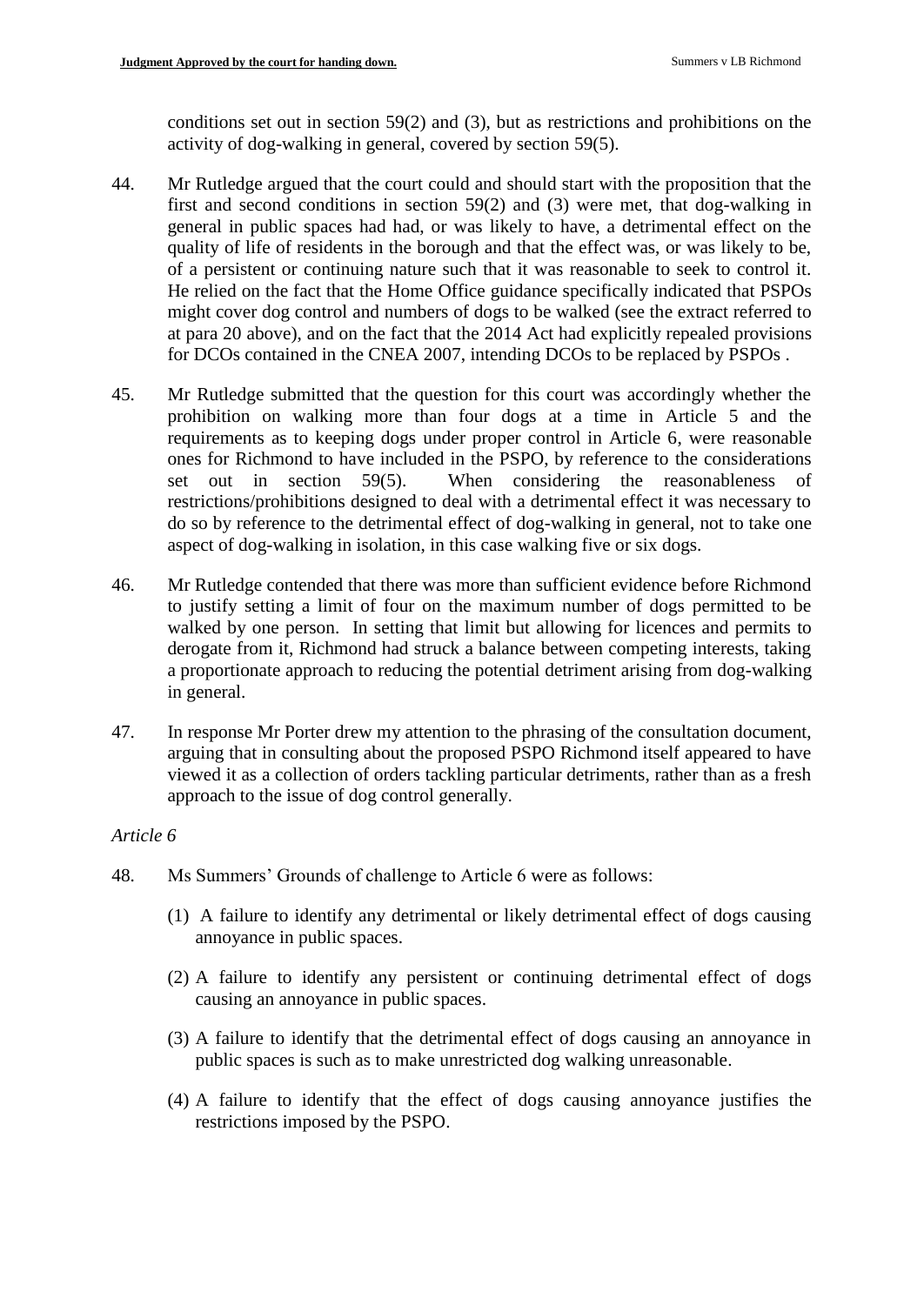- (5) Failure to satisfy itself on reasonable grounds that the two conditions set out in section 59 were met.
- (6) A failure to consider the requirements of section 59(5).
- (7) A failure to comply with the obligations of section 61(2) of the 2014 Act in that the provisions of Article 6 impose wider restrictions than in any previous orders.
- 49. In submissions Mr Porter confirmed that the Applicant took no issue with the title to Article 6 or para 1(a) thereof. The complaint was as to the terms of 1(b) and (c), and to the definition set out in Article 6 of what constitutes "proper control". Mr Porter contended that seeking to criminalise (by para 1(b)) those owners whose dogs were "annoying" was illiberal and contrary to the purpose of the 2014 Act, which was to curb seriously anti-social behaviour, not to ban an activity that was simply annoying. The same point applied, Mr Porter said, to "damage" under (1)(c), where it could be argued that a dog will "damage" a patch of turf or a tree every time it urinates on it.
- 50. Mr Porter argued further that the definition of "proper control" was unreasonably narrow; a dog running off the lead after a squirrel or pigeon, momentarily distracted, could not be described as a detriment. Such behaviour should not render its owner liable for a criminal offence, he submitted.
- 51. Mr Rutledge repeated that we were here concerned with evaluating Article 6 by reference to the provisions of section 59(5) and not as an independent "activity" under section 59(2) and (3). He argued that the definition of "proper control" was supported by evidence and was in itself eminently reasonable. He referred me to evidence of complaints made by members of the public to councillors about uncontrolled dogs in Richmond's open spaces, being off the lead and unresponsive to commands from owners. Article 6 was to be read with Article 4, Mr Rutledge pointed out: Article 4 requires dogs to be kept on the lead in certain parts of Richmond's green spaces, but this is balanced by dogs being permitted to be off the lead in other parts, provided that they are under control by being muzzled (if required) and/or on the lead or near at hand and/or trained to respond to their owner's commands. He drew attention to the ability of the flexible penalty regime to respond according to the nature and seriousness of any breach, permitting "light-touch" enforcement of minor infractions. With that in mind it was reasonable for the Council to have sought to define what was expected of the requirement that a dog be under proper control, that requirement itself being one to which the Applicant could not and did not object.
- 52. In relation to Article 6(1)(b), Mr Rutledge relied on the fact that "causing annoyance" was the term used in a previous byelaw. He argued that it was sensible to use the same wording in the PSPO. He emphasised that the restriction had to be viewed in the context of a need to control dog walking generally, where Richmond was satisfied that that was an activity properly falling within section 59(2) and (3). The requirement that a dog should not cause annoyance was a way of addressing that detriment. There was evidence, again in the form of complaints addressed to councillors from residents, that uncontrolled dogs had behaved in ways which could properly be described as "annoying".
- 53. Likewise as regards para (1)(c) there was evidence of complaints about damage caused by increased footfall, dog faeces, worming tablet chemicals and urine,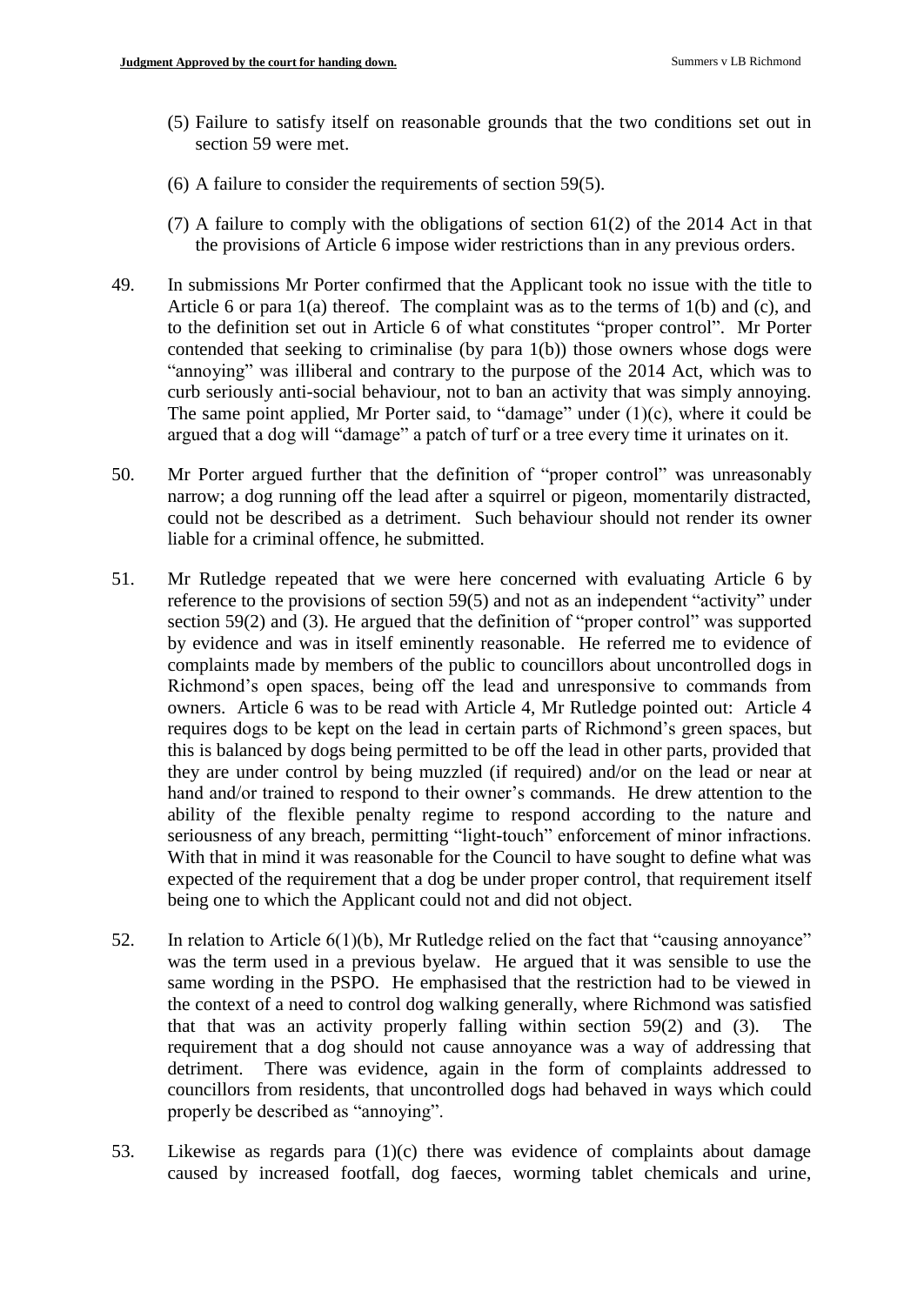justifying the wording used. The Council would not enforce, Mr Rutledge suggested, in respect of a dog behaving in an ordinary way, urinating against a tree for instance.

## **Conclusions on Articles 5 and 6**

- 54. In my view Mr Rutledge is correct in his wider definition of *"activities"* as dog walking in general for the purposes of the first and second conditions in section 59(2) and (3). One of the aims of the PSPO regime was to simplify the previous regulatory "landscape" with its mixture of byelaws and DCOs. Controls had been imposed over dog-walking for many years prior to the introduction of PSPOs, on the obvious principle that dog-walking in public spaces, if uncontrolled, may have an adverse impact on the life of the community in a variety of ways.
- 55. I agree with Mr Porter that section 59 of the 2014 Act stands alone and that previous regulations cannot assist with the question of whether or not Richmond correctly observed the requirements of that section in issuing the PSPO. I part company with Mr Porter, however, in my approach to a consideration of how Articles 5 and 6 of the PSPO are to be evaluated under section 59: in my view provisions in the PSPO dealing with the numbers of dogs permitted to be walked by one person at any one time and with the necessity for dogs to be under proper control are properly to be viewed as two aspects amongst many others (such as picking up faeces, exclusions from certain play areas, keeping dogs on a lead) of an overarching concern with dog control in public spaces generally. As such, Article 5 is a prohibition and Article 6 contains requirements both of which fall to be considered under section 59(5).
- 56. So far as Article 5 is concerned, I am satisfied that in setting a four-dog limit, subject to a system of licences to be reviewed in a year's time, Richmond acted reasonably in deciding that this was a prohibition which it was reasonable to impose in accordance with the provisions section 59(5) of the 2014 Act. Richmond had before it the following evidence when making that decision:
	- a) A table showing the increase in numbers of commercial dog walkers using Ham Lands for 1-4 walks per day between 2012 and March 2016, from 6 per day in 2012, to 31 per day in March 16. Many people who responded to the council's statutory consultation expressed concern over the displacement of walkers from surrounding areas where there was a four-dog limit.
	- b) Emails from borough residents and professional dog trainers asking for a cap of four on the number of dogs to be walked by one person, expressing the view that numbers above this could not properly be controlled.
	- c) The results of a survey by South West London Environment network (SWLEN) in which 67% of respondents had said that walking more than four dogs was an issue with 94% supporting Richmond's proposal to introduce a limit on the number of dogs.
	- d) A letter from the Chief Executive of the National Association of Pet Sitters and Dog Walkers stating "We are in agreement that the maximum four dog rule should be introduced for commercial dog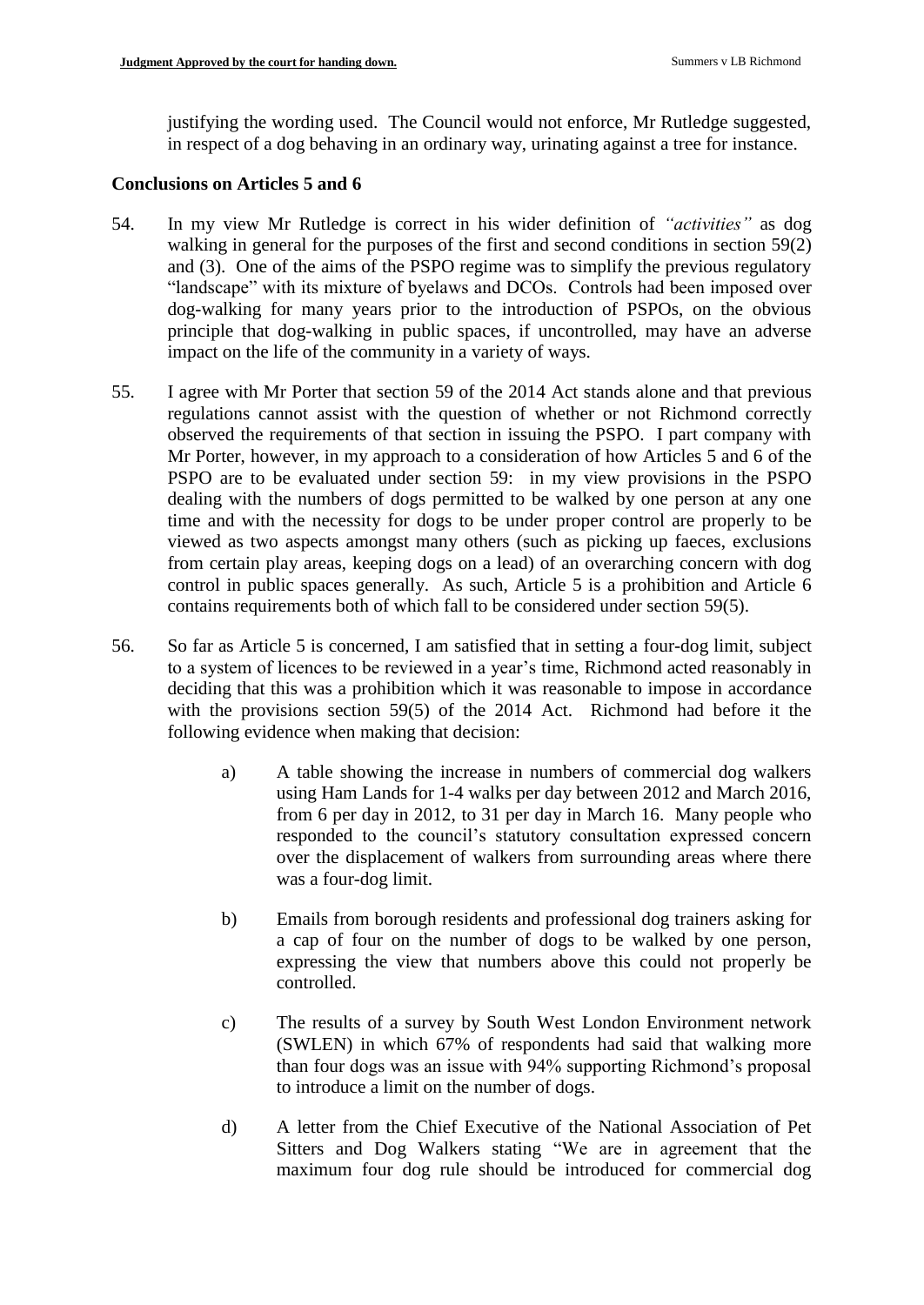walkers, in line with our terms and conditions and code of practice, which have been written in consultation with the RSPCA. This is something that is being introduced across many boroughs in the UK at the moment..".

- e) An email from the MP for Richmond Park and N Kingston, Zac Goldsmith including the following: "As MP… I have received correspondence from local people regarding the number of dogs being walked together in large packs (which can be frightening for children and older residents).."
- 57. The minutes of the RegCom meeting on 11 July 2017 show that the Committee heard representations both for and against the proposals, including from the Applicant and from a representative of the Kennel Club. It considered the advantages and disadvantages of what was being proposed. The Committee reminded itself that it had to look at each proposal under the PSPO and not focus on just the matters raised in writing and at the meeting. It called for clarification of the legal process from the Legal Advisor and was reminded of the specific requirements of section 59 of the Act; the relevant provisions were set out in the minutes. Having received this legal advice, the Chairman read out each proposal one by one after which the members of the Committee made some amendments before voting on the amended proposals.
- 58. Mr Porter rightly took no point before me on the result of the statutory consultation regarding maximum numbers of dogs being walked. 59% of respondents to that consultation disagreed with the proposal to reduce numbers from six to four; as he fairly acknowledged, however, this was just one part of the information and evidence taken into account by the RegCom.
- 59. The recommendation of the RegCom came to Full Council on 12 September 2017. 54 councillors were there, with the Mayor in the Chair. The minutes of the meeting record the Applicant spoke at length. Her questions were addressed by Cllr Fleming, after which Cllrs Frost, Tippett and Churchill also spoke. I was referred to the collection of email representations received by Cllrs Fleming and Nicholson on the subject of dog-walking in advance of the Full Council meeting. There were a number of public questions asked and answered. The Chair allowed an extended time for debate. An amendment was made to increase the number of licences from 15 to 18 and to require a review of the PSPO after 12 months (it would otherwise be in operation for 3 years). The full Council then voted, deciding to accept the recommendation of the RegCom, with the further amendments.
- 60. Mr Porter made the point that the problem of professional dog walkers walking together might be more directly addressed by targeting irresponsible professional dogwalkers, and that setting a four-dog limit would not prevent three walkers, each with four dogs, walking together and having thereby a pack of twelve dogs, in just the same way as two walkers with six dogs each would do.
- 61. However my task on this review is not to decide whether Richmond has tackled the problems posed by dog-walking in the best or most logical way but only whether it acted reasonably, on the evidence, in tackling it in the way it has. Starting from the position that dog-walking generally is properly to be viewed as the *"activities in public spaces"* sought to be controlled, and even applying a careful level of scrutiny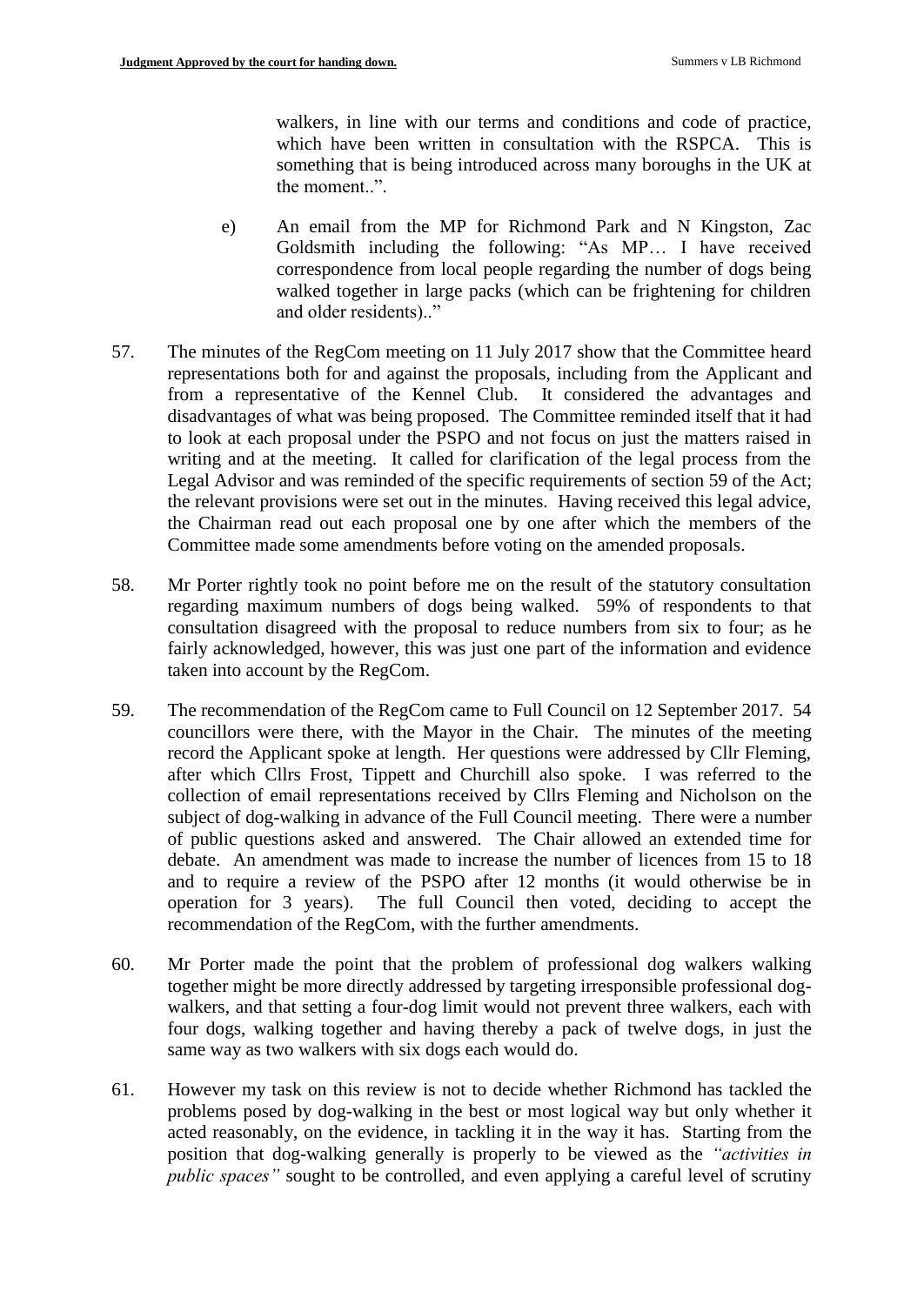to Richmond's decision-making, I have reached the firm conclusion that the decision to impose a four-dog limit (with conditions as to licences, and review after a year) was reasonable.

- 62. Moving to Article 6: I have concluded that Richmond's decision to include a definition of proper control as part of the requirement under Article 6 was reasonable and in accordance with the provisions of section 59(5). Ms Summers takes no issue with the requirement itself only with the disposition. A penalty could only arise if a dog is "not kept" under proper control, which would allow for momentary distractions or lapses. Against the context of a flexible penalty regime and taking into account the scrutiny given to the wording of each Article of the PSPO in RegCom and in Full Council, I have concluded that Richmond acted reasonably in seeking to define what is meant by the use of the term "proper control" in Article 6.
- 63. In my view, however, paras (b) and (c) of Article 6 are objectionable. The instances cited by Mr Rutledge as supporting evidence for the inclusion of a restriction against "causing an annoyance", when read carefully, are no more than complaints of dogs being out of control. To that extent para (b) adds nothing to the requirement to keep dogs under proper control in para (a), as that term is defined in Article 6. Insofar as (b) addresses behaviours not covered by (a) then in my view there was no evidence that could reasonably have justified that further requirement under section 59(5).
- 64. As to para. (c) of Article 6, none of the evidence to which my attention was drawn by Mr Rutledge in the schedule attached to his submissions deals with specific damage done by any individual dog to a *"Council structure, tree plant turf or other Council property*". Damage to paths or ecology resulting from the presence of an increased numbers of dogs is a separate matter from wilful damage caused by any individual dog. I have seen no evidence to suggest that that was a problem requiring a requirement specifically to address it, over and above the requirement that a dog be kept under proper control (as defined).

## **Exemptions to the PSPO**

65. Turning lastly to the exemptions to the PSPO ("the Exemptions") Mr Porter submitted that these were objectionable in two ways, first because the definition of *"prescribed charities"* listing three named charities was simply a cut-and-paste from the wording of an out-of-date byelaw. He pointed out that one of these charities no longer exists by the name given and suggested that Richmond could not have taken account of the letter from the Kennel Club submitted to it naming eight charities registered as training assistance dogs. The inequality and unfairness was accepted, Mr Porter pointed out, by Mr Allister in his witness statement prepared for the hearing (at para 75) stating as follows:

> *"I accept that the PSPO/DC includes an out-dated name and charity number for Dogs for Good. However this would not be an impediment to exempting assistance dogs from the rebranded charity. This will be updated in the PSPO at the first opportunity, probably on the one-year review. In the meantime our enforcement officers will be instructed to ensure dogs trained buy the relevant charity are also exempted"*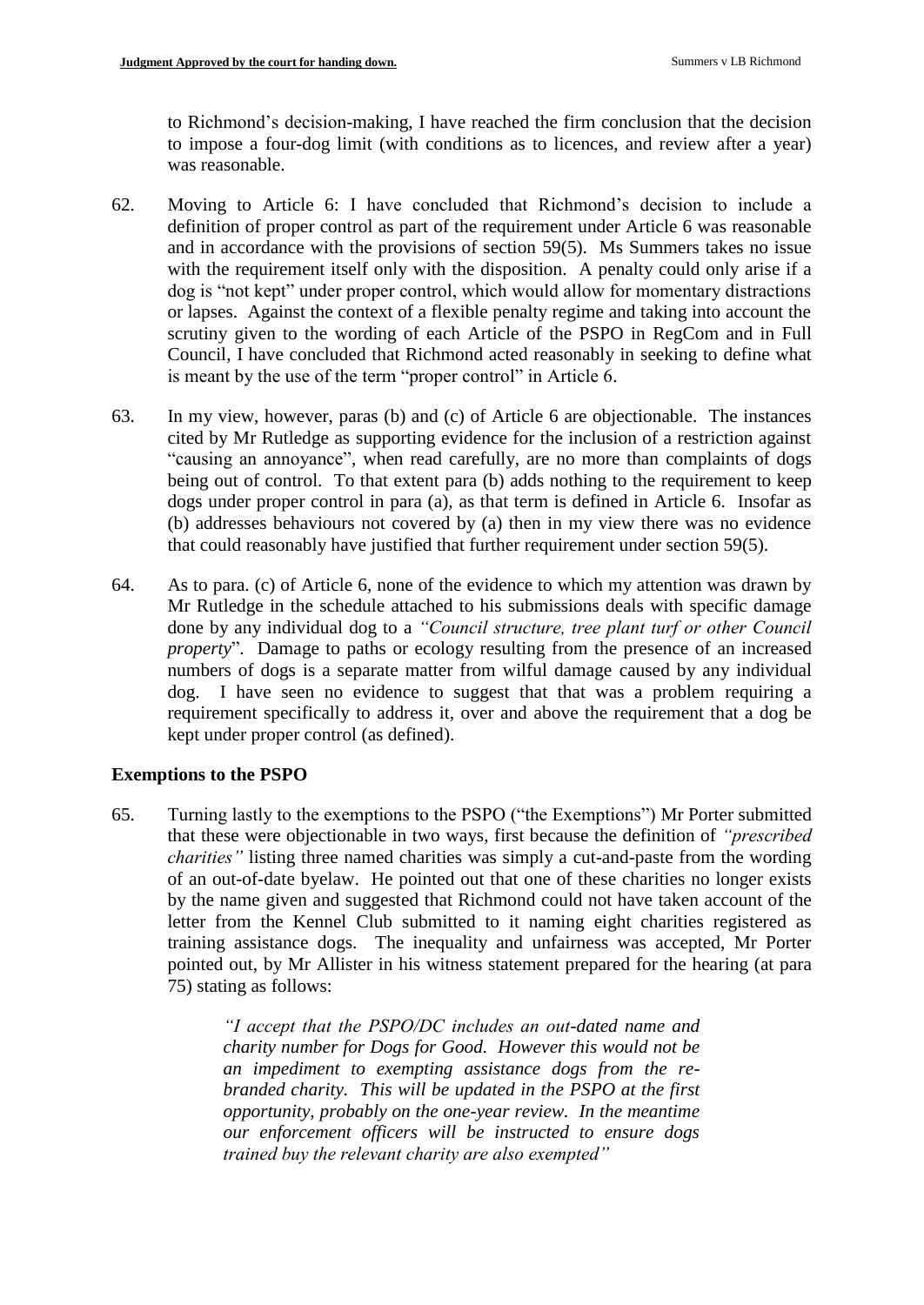- 66. Mr Porter's second objection was to the words in parentheses in the Exemptions, requiring assistance dogs to be identified as such when out in public.
- 67. The Grounds of Review, whilst asserting that these matters were discriminatory, made no reference to any provisions of the Equality Act 2010. I found the assertion that certain parts of the Exemptions were "discriminatory" of little assistance in identifying whether there had been an actionable breach of the Equality Act 2010, or what remedy might be available in the context of a statutory review under section 66 of the 2014 Act. As will be seen, when these questions were addressed by counsel, an interesting jurisdictional clash appeared.

### *The Applicant's standing*

- 68. Mr Rutledge's original response was limited to taking issue with Ms Summers' standing: since she did not herself have a disability, nor an assistance dog, he argued, she had no standing to take any point arising under on discrimination.
- 69. I have set out section 66(1) and (2) of the 2014 Act above. Under that section any *"interested person"* may apply to question the validity of a PSPO on one or both of two grounds: (i) that the authority acted outside its power in making the order or including any prohibitions or requirements and/or (ii) that the authority did not adopt the correct procedure before making the order.
- 70. There is no question that Ms Summers fits the definition of an *"interested person"* as she lives in Richmond and owns a dog which she regularly walks in the public spaces. As such, she is entitled to question the validity of the PSPO on any ground properly falling within section 66 of the 2014 Act. Whilst the statutory provision for a challenge under section 66 shares many features with judicial review, standing is not approached in the same way; the right of a person to challenge a PSPO is exclusively determined by the provisions of section 66(1). Although section 66(6) includes reference to quashing an order, or any prohibition or requirement imposed by the order *"so far as necessary for the protection of the interests of the applicant"*, I do not think that these words can be read as restricting the standing of an applicant to bring a challenge, if they are otherwise an "interested person".

## *The Equality Act 2010*

71. As I have pointed out above, there was no reference to the EA 2010 in the Grounds of Review. The only provision of the Equality Act 2010 cited or relied upon by Mr Porter in his opening submissions on this application was section 15, which provides as follows

> *"(1) A person (A) discriminates against a disabled person (B) if –*

> *(a) A treats B unfavourably because of something arising in consequence of B's disability, and*

> *(b) A cannot show that the treatment is a proportionate means of achieving a legitimate aim."*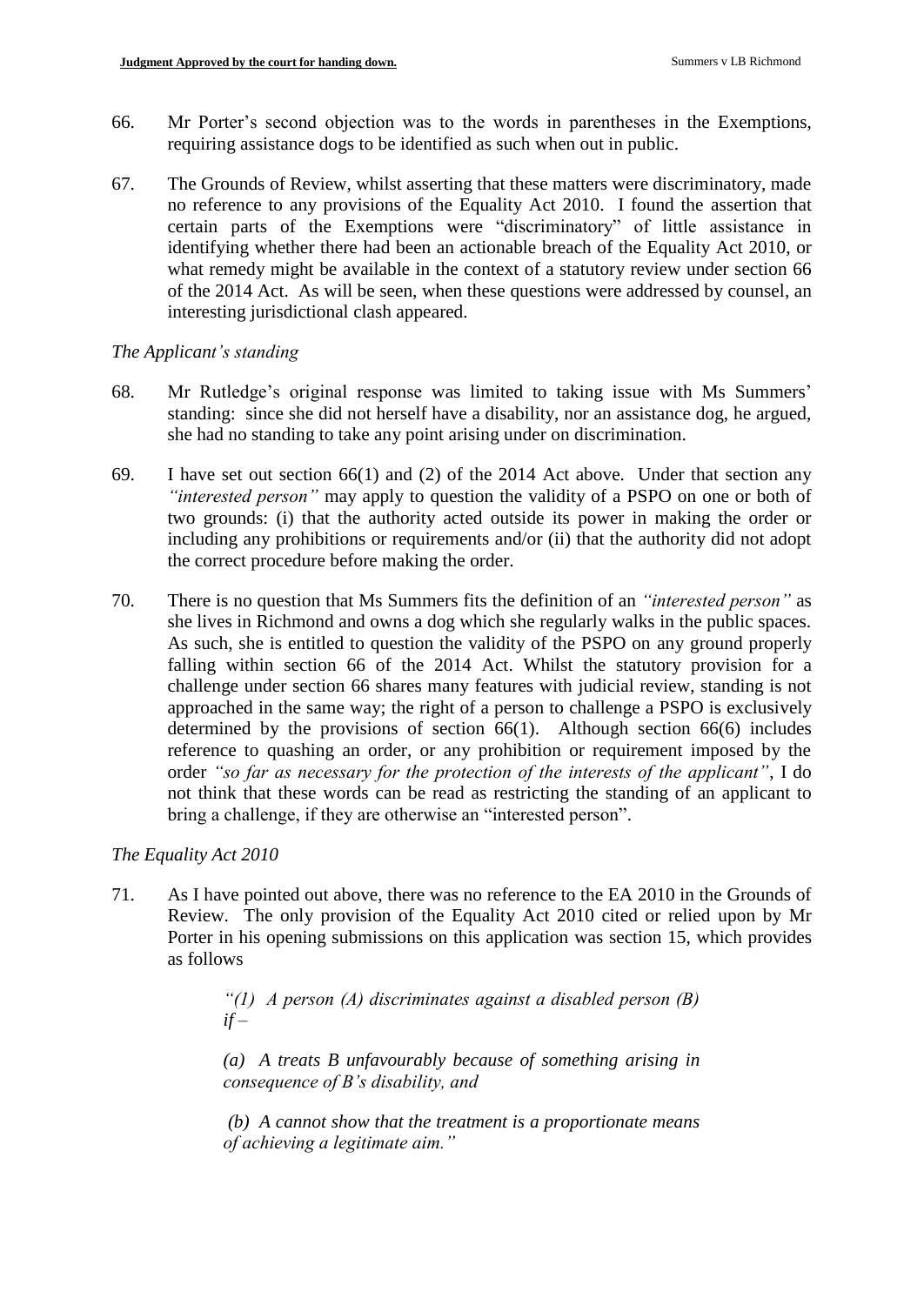- 72. Mr Porter's case was that, by omitting certain charities from the definition of "prescribed charities", and by requiring assistance dogs to be marked out as such, persons with disabilities were being discriminated against within the meaning of the term as defined by section 15. Mr Porter asserted that provisions of the PSPO which were discriminatory must be ultra vires. However I wanted to know how Ms Summers put her case for a breach of the EA 2010 and specifically which provisions were being relied on for that case.
- 73. In response, Mr Rutledge sought to assist (although, as he pointed out, it was not his case to make). He drew my attention to Part 3 of the EA 2010 which deals with discrimination in the context of services and public functions. Section 29(6) in Part 3 provides that:

*" a person must not, in the exercise of a public function that is not the provision of a service to the public or a section of the public, do anything that constitutes discrimination, harassment or victimisation."*

- 74. Enforcement of section 29 is dealt with in Part 9 of the EA 2010. Section 113 provides that proceedings relating to a contravention of the EA 2010 must be brought in accordance with that Part: see section 113(1). Exceptions to this requirement are set out in sub-section (3) and include a *"claim for judicial review"*, but following the decision of the Court of Appeal in the case of *Hamnett v. Essex County Council*  [2017] 1 WLR 1155, it is clear that this description is not apt to cover a statutory review such as that provided for by section 66 of the 2014 Act (see [15] and [24(iv)] of the decision in *Hamnett,* where Gross LJ approved the decision of Singh J at first instance).
- 75. Section 114 of the EA 2010 (headed "Jurisdiction") provides that a county court has jurisdiction to determine a claim relating to *"(a) a contravention of Part 3 (services and public functions)"*: see section 114(1).
- 76. The effect of sections 113 and 114 of the EA 2010 is to confer exclusive jurisdiction on the county court to hear and determine any claim for breach of section 29 EA 2010. To my mind, the requirement for a discrimination claim to be brought in the county court, with assessors assisting the judge who hears the claim (see section 114(7)) makes obvious sense, given the context-sensitive nature of an enquiry as to whether or not there has been discrimination.
- 77. There is, however, an apparent clash between the above provisions as to jurisdiction contained in sub-sections 113 and 114 of the EA 2010 and the ouster clause at section 66(7) of the 2014 Act. Under section 66(7) only the High Court may hear and determine a challenge to a PSPO; under sub-sections 113 and 114 of the EA 2010 only the county court may hear and determine a claim for breach of section 29 EA 2010.
- 78. A very similar jurisdictional clash was considered by the Court of Appeal in *Hamnett. Hamnett* concerned experimental traffic orders ("ETROs") made by the local highway authority under the Road Traffic Regulation Act 1984 ("RTRA 1984"). The ETROs operated to close certain roads to private cars, thereby removing parking spaces on those streets that had previously existed for cars driven by persons with disabilities.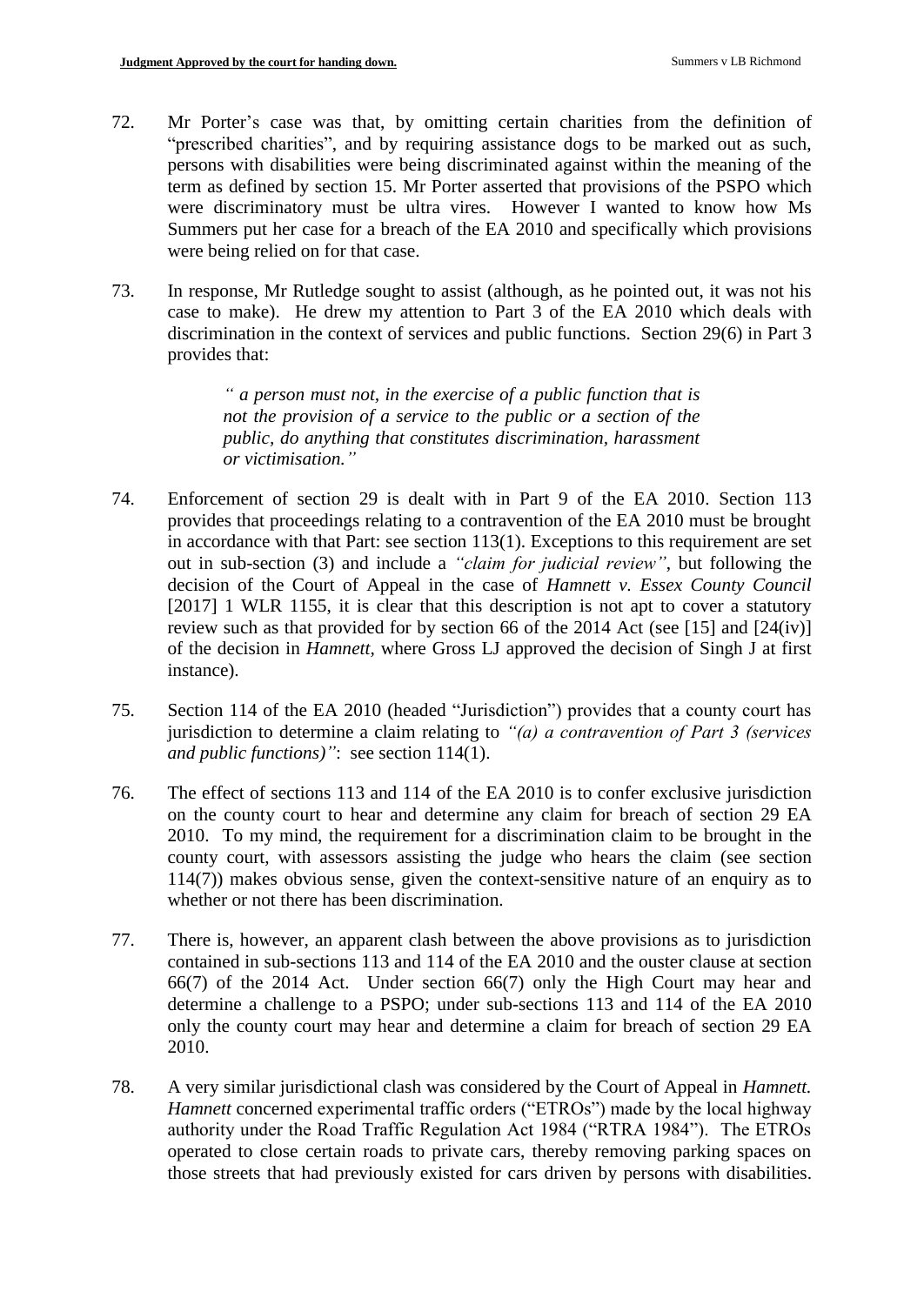The claimant in *Hamnett* sought a statutory review of the ETROs under para.35 of Schedule 9 to the RTRA 1984 on the grounds that the local authority had, inter alia, breached its duty not to discriminate in the exercise of its public functions under section 29 of the EA 2010.

- 79. *Hamnett* has close parallels with the instant case as the wording of paras 35-37 of Schedule 9 of the RTRA 1984 dealing with the scope of the statutory review in that case share many of the same features as section 66 of the 2014 Act, viz: challenges to be brought in the High Court (para.35 of Schedule 9, cf section 66(1) of the 2014 Act), "powers" and "procedure" grounds of challenge (para 35(a) and (b) of Schedule 9, cf section  $66(2(a)$  and (b) of the 2014 Act), power to suspend until final determination (para  $36(1)(a)$  of Schedule 9, cf s.66(4) of the 2014 Act), power to quash (para  $36(1)(b)$  of Schedule 9, cf s.66(5) of the 2014 Act) and an ouster clause (para 37 of Schedule 9, cf s.66(7) of the 2014 Act).
- 80. In *Hamnett,* Singh J (as he then was) decided that as a complaint of discrimination under section 29 EA 2010 could only be brought in the county court, the High Court hearing a claim for statutory review under para 35 of Schedule 9 of the RTRA 1984 did not have jurisdiction to hear it. The claimant appealed that part of his decision.
- 81. By the time the appeal was heard, the ETROs had long-since expired, so that the appeal was academic. This was the primary ground upon which the Court of Appeal dismissed the appeal. However the court heard the jurisdiction argument *de bene esse* and went on to discuss the issue in its judgment, albeit (as Gross LJ noted at [35]) with rather less argument on the point than they might otherwise have sought.
- 82. The solution to the jurisdiction "conundrum" adopted by the Court of Appeal in *Hamnett* was the seldom-used principle of implied repeal: see [24-28] of the judgment of Gross LJ. As the EA 2010 was enacted after the RTRA 1984 the provisions of subsections 113-114 of the later Act were taken to have impliedly repealed the provisions of the ouster clause in Schedule 9 of the RTRA 1984 in relation to a claim under section 29 of the EA 2010.
- 83. In the present case the 2014 Act post-dates the EA 2010, accordingly the doctrine of implied repeal cannot apply to the ouster clause at section 66(7) of the 2014 Act.
- 84. I am not prepared to find that doctrine of implied repeal operates in reverse here, namely that by the inclusion of an ouster clause at section 66(7) of the 2014 Act, Parliament must be taken to have intended to repeal the jurisdiction provisions in subsections 113 and 114 of the EA 2010 as applied to PSPOs. The fact that the provisions of the EA 2010 are specific to discrimination claims would militate against the operation of the doctrine here. Moreoever I share the view of Singh J and the Court of Appeal in *Hamnett* that a part 8 procedure in the High Court, with evidence on witness statements only (and with no assessors to assist) is an inappropriate venue to investigate whether or not a local authority has acted in breach of section 29 EA 2010. As Mr Rutledge pointed out, context is everything in determining whether a public authority has treated a person with a disability unfavourably and if so whether its actions were nevertheless *"a proportionate means of achieving a legitimate aim"* under section 15(2) of the EA 2010.